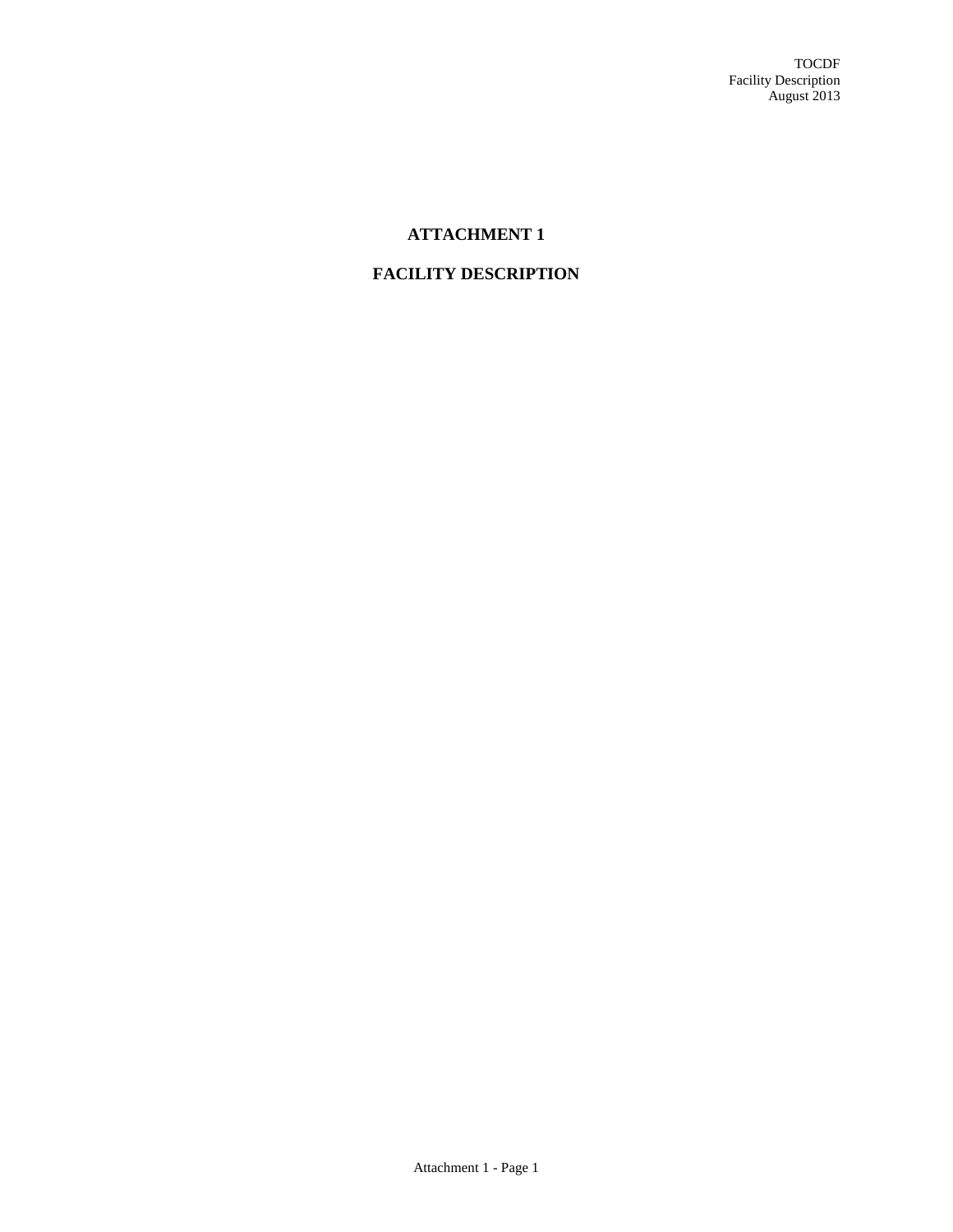#### **TABLE OF CONTENTS**

#### 1.1 GENERAL DESCRIPTION

- 1.1.1 Introduction
- 1.1.2 Facility Location and Setting
- 1.1.3 Chemical Weapons Destruction Program Overview
- 1.1.4 Chemical Agent Demilitarization Process Overview
- 1.1.5 Hazardous Waste Disposal/Generation

#### 1.2 TOPOGRAPHIC MAP

- 1.2.1 General
- 1.2.2 Map Scale and Date
- 1.2.3 100-Year Flood Plain
- 1.2.4 Surface Waters
- 1.2.5 Surrounding Land Uses
- 1.2.6 Wind rose
- 1.2.7 Map Orientation
- 1.2.8 Legal Boundaries of the Facility
- 1.2.9 Access Control
- 1.2.10 Local Well Information and Groundwater Conditions
- 1.2.11 Buildings/Structures
- 1.2.12 Sewers (Storm, Sanitary, Process)
- 1.2.13 Loading/Unloading Areas
- 1.2.14 Fire Control Facilities
- 1.2.15 Flood Control and Drainage Barriers
- 1.2.16 Run-off Control Systems
- 1.2.17 Proposed New and Existing Hazardous Waste Management Units
- 1.2.18 Solid Waste Management Units (SWMUs)

#### 1.3 LOCATION INFORMATION

- 1.3.1 Seismic Standard
- 1.3.2 Floodplain Standards
- 1.3.3 Onsite Drainage

#### 1.4 TRAFFIC PATTERNS

- 1.4.1 General Depot Traffic
- 1.4.2 Traffic Control
- 1.4.3 Estimated Volume and Frequency of Shipments
- 1.4.4 Road Surfacing and Load Bearing Capacity
- 1.4.5 Restricted Area Traffic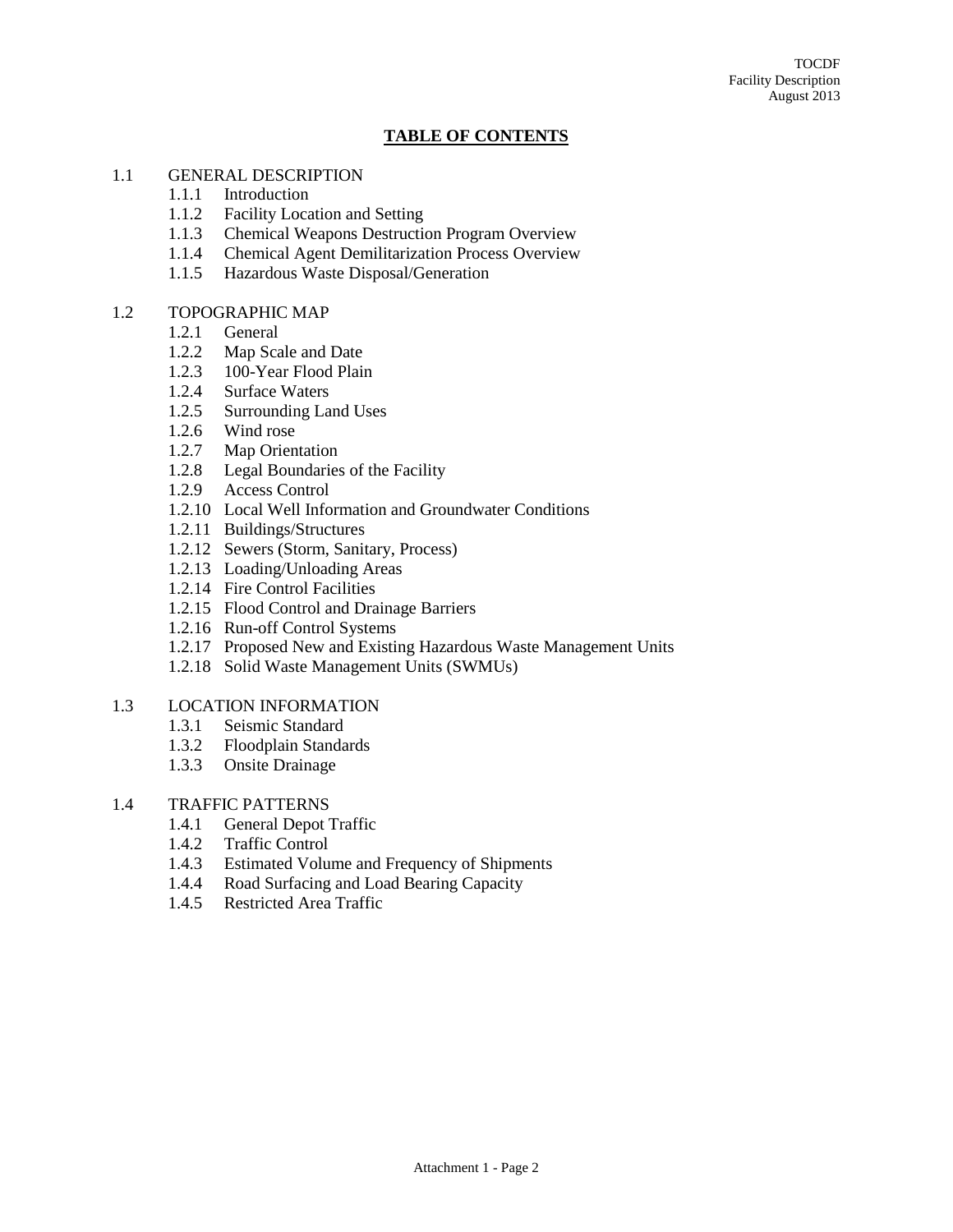## **LIST OF TABLES**

- 1-1 Original Stockpile of Chemical Weapons to Be Destroyed at TOCDF
- 1-2 Chemical Agents to Be Destroyed at TOCDF
- 1-3 Composition of Munitions and Bulk Items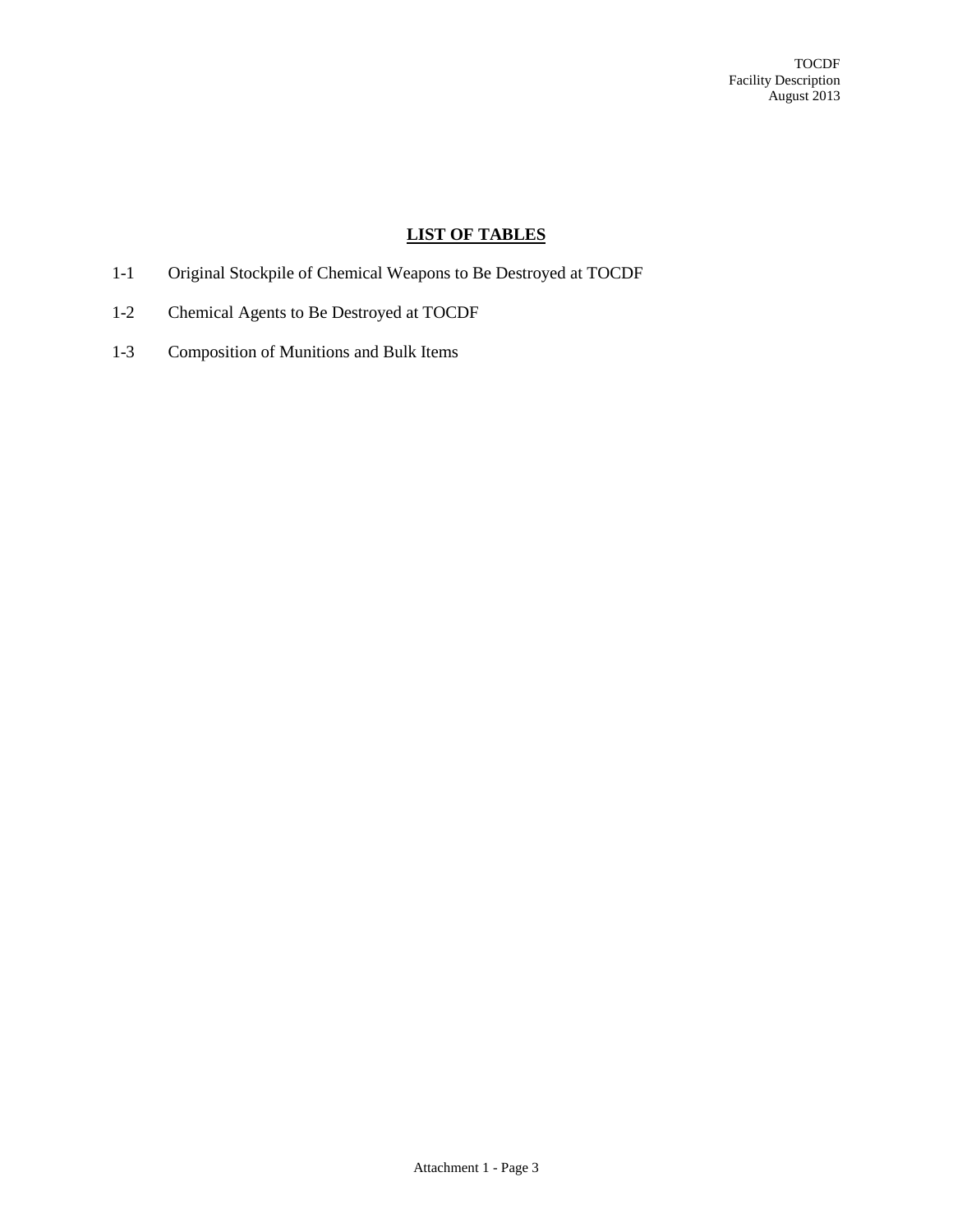## **LIST OF ACRONYMS**

| <b>ATLIC</b>                   | Area 10 Liquid Incinerator                                                       |
|--------------------------------|----------------------------------------------------------------------------------|
| <b>BCS</b>                     | <b>Bulk Chemical Storage</b>                                                     |
| <b>BRA</b>                     | <b>Brine Reduction Area</b>                                                      |
| <b>CAL</b>                     | <b>Chemical Assessment Laboratory</b>                                            |
| <b>CAMDS</b>                   | <b>Chemical Agent Munitions Disposal System</b>                                  |
| <b>CFR</b>                     | Code of Federal Regulations                                                      |
| <b>CHB</b>                     | <b>Container Handling Building</b>                                               |
| <b>CMO</b>                     | <b>Control Module</b>                                                            |
| CSB                            | <b>Communication Switch Building</b>                                             |
| <b>CSDP</b>                    | Chemical Stockpile Disposal Program                                              |
| <b>CUB</b>                     | <b>CAMDS Utilities Building</b>                                                  |
| <b>CWC</b>                     | <b>Chemical Weapons Convention</b>                                               |
| <b>DSHW</b>                    | Division of Solid and Hazardous Waste                                            |
| <b>DVS</b>                     | <b>Drum Ventilation System</b>                                                   |
| <b>DVSSR</b>                   | Drum Ventilation System and Sorting Room                                         |
| <b>DFS</b>                     | <b>Deactivation Furnace System</b>                                               |
| ECF                            | <b>Entry Control Facility</b>                                                    |
| GA                             | Tabun; dimethylphosphoramidocyanidic acid ethyl ester                            |
| <b>GB</b>                      | Sarin, Isopropyl methylphosphonofluoridate                                       |
| H/HD/HT                        | Sulfur Mustard <sup>1</sup> /Distilled Sulfur Mustard/Distilled Mustard with 40% |
|                                | Bis-[2-(2-chloroethylthio)-ethyl] ether                                          |
| <b>HEPA</b>                    | High Efficiency Particulate Air                                                  |
| <b>HVAC</b>                    | Heating, Ventilation, Air Conditioning                                           |
| <b>JACADS</b>                  | Johnston Atoll Chemical Agent Disposal System                                    |
| L                              | Lewisite; dichloro(2chlorovinyl)arsine                                           |
| <b>LIC</b>                     | Liquid Incinerator                                                               |
| <b>LPG</b>                     | Liquefied Petroleum Gas                                                          |
| <b>MDB</b>                     | <b>Munitions Demilitarization Building</b>                                       |
| <b>MSB</b>                     | <b>Monitor Support Building</b>                                                  |
| <b>MPF</b>                     | <b>Metal Parts Furnace</b>                                                       |
| <b>NDAA</b>                    | National Defense Authorization Act                                               |
| <b>NFPA</b>                    | <b>National Fire Protection Association</b>                                      |
| <b>OSIA</b>                    | On Site Inspection Agency                                                        |
| <b>PAS</b>                     | <b>Pollution Abatement System</b>                                                |
| <b>PMB</b>                     | <b>Personnel Maintenance Building</b>                                            |
| <b>PMCD</b>                    | Program Manager for Chemical Demilitarization                                    |
| POT                            | Potable Water System                                                             |
| <b>PRW</b>                     | Process Water System                                                             |
| <b>PSB</b>                     | <b>Personnel Support Building</b>                                                |
| <b>PUB</b>                     | Process and Utility Building                                                     |
| <b>SAF</b>                     | <b>Site Analytical Facility</b>                                                  |
| SWMU                           | Solid Waste Management Unit                                                      |
| T                              | Bis-[2-(2-chloroethylthio)-ethyl] ether                                          |
| <b>Tooele Army Depot South</b> | <b>TEAD-S</b>                                                                    |
| <b>TCB</b>                     | <b>Treaty Compliance Building</b>                                                |
| <b>TMA</b>                     | <b>Toxic Maintenance Area</b>                                                    |

1 Sulfur Mustard = Bis(2-Chloroethyl) Sulfide or 2.2' Dichlorodiethyl Sulfide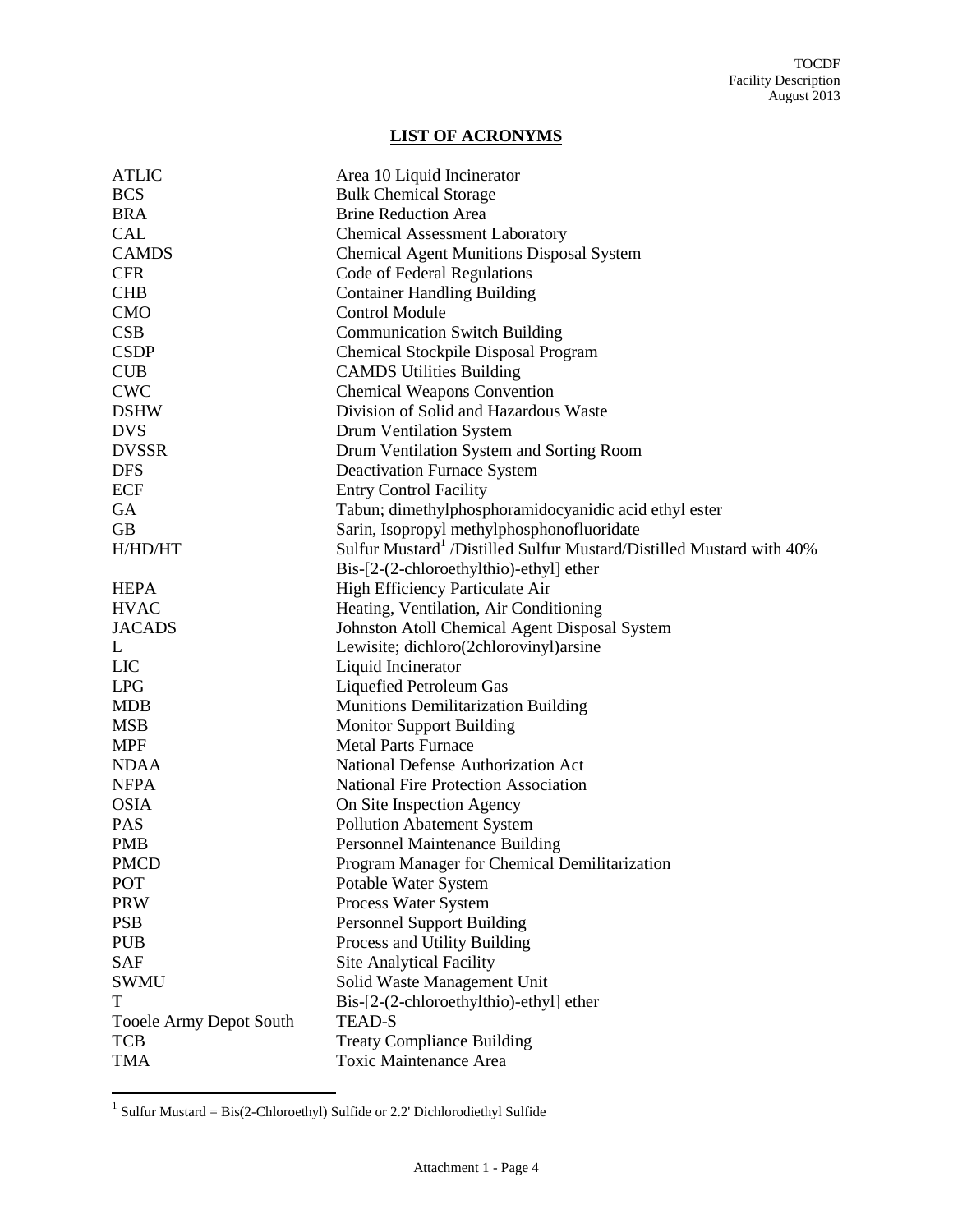| <b>TOCDF</b> | Tooele Chemical Agent Disposal Facility                      |
|--------------|--------------------------------------------------------------|
| <b>UPA</b>   | Unpack Area                                                  |
| VX.          | O-ethyl-S-(2-diisopropylaminoethyl) methyl phosphonothiolate |
| <b>WTS</b>   | Water Treatment System                                       |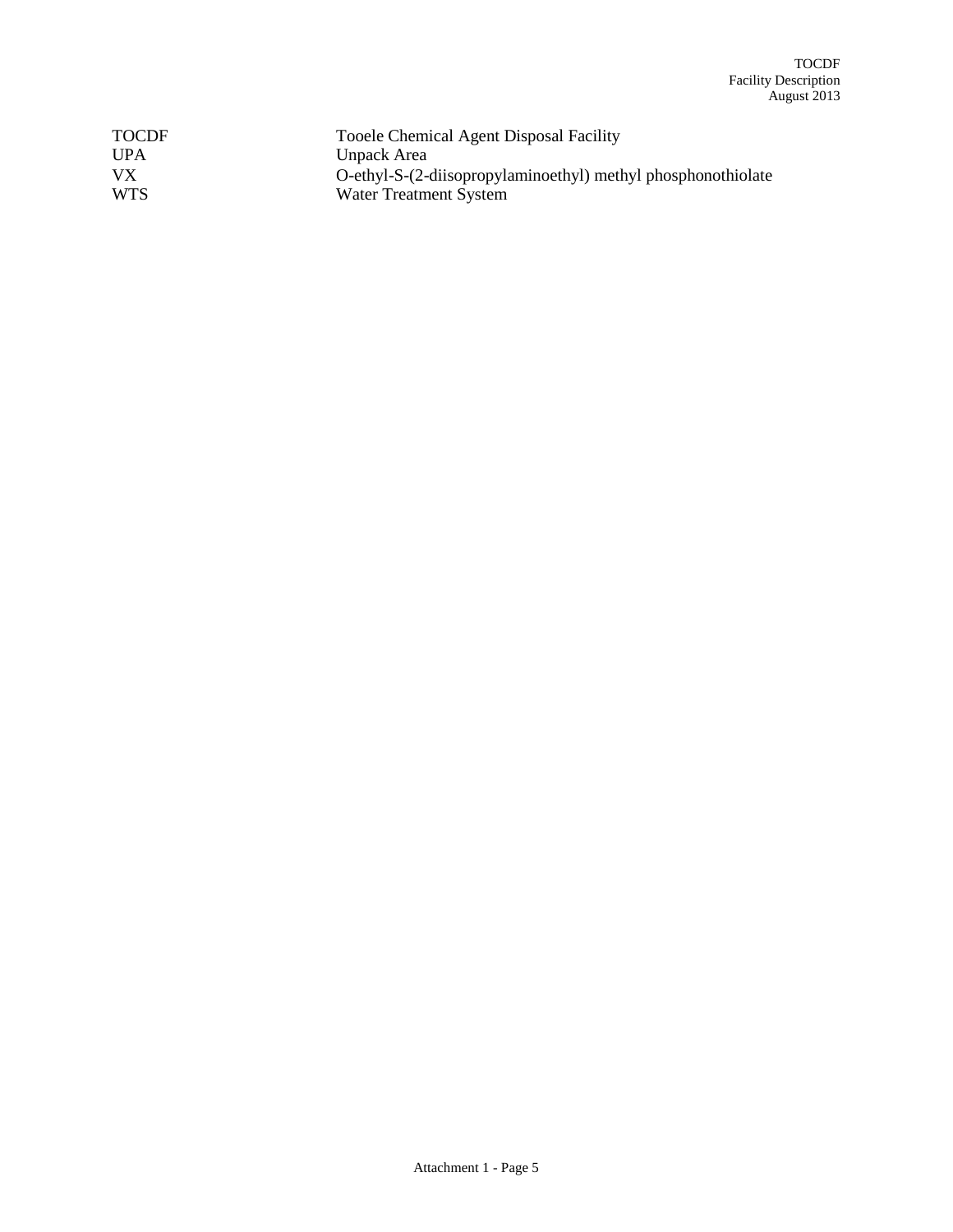## 1.1 **GENERAL DESCRIPTION [R315-3-2.5(b)(1)]**

#### 1.1.1 **Introduction**

- 1.1.1.1 The Tooele Chemical Agent Disposal Facility (TOCDF) is a multi-incinerator hazardous waste treatment and storage facility located within the federally owned Tooele Army Depot South (TEAD-S). The TOCDF has been decommissioned pending closure except for the Munition Demilitarization Building (MDB) Filter System which will be completely decommissioned when the Unventilated Monitoring Testing (UMT) of the MDB is completed.
- 1.1.1.2 The TOCDF was designed and constructed for the treatment of the chemical agents and munitions stockpile currently stored at the TEAD-S Area 10. Area 10 is immediately adjacent and physically connected to the northern end of the TOCDF.
- 1.1.1.3 The Area 10 Liquid Incinerator (ATLIC) is EG&G operated, but located in TEAD-S Area 10, separate from the TOCDF site. The ATLIC was built to treat the chemical nerve agent GA and the blister agent Lewisite (L) and has been decommissioned pending closure. The ATLIC and other EG&G operated facilities are described in paragraph 1.1.2.4.

## 1.1.2 **Facility Location and Setting**

- 1.1.2.1 The TEAD-S is in the State of Utah on about 7,900 hectares, located approximately 26 kilometers (16 miles) south of the City of Tooele, off State Highway 36 at latitude  $40^{\circ}$  18' 00" North and longitude  $112^{\circ}$  20' 00" West. TEAD-S is approximately 56 kilometers (35) miles) southwest of Salt Lake City, approximately 48 kilometers (30 miles) south of the Great Salt Lake, approximately 48 kilometers (30 miles) west of Utah Lake, and approximately 61 kilometers (38 miles) west of the city of Provo. The locations of the TOCDF and EG&G facility operated facilities are within the TEAD-S installation boundaries as shown in Drawing TE-16-C-2. $^2$
- 1.1.2.2 Several types of chemical agents were stored at TEAD-S in a variety of ammunition configurations, including ton containers, projectiles and mortars. These munitions were stored in Area 10.
- 1.1.2.3 The processing area at the TOCDF, which is enclosed by a security fence, is comprised of approximately 40 acres. The distance from TOCDF demilitarization site to the nearest TEAD-S boundary (due north) is approximately 2 miles.
- 1.1.2.4 There are seven TOCDF-operated facilities, in addition to the TOCDF plant, on the TEAD-S installation, but outside the site boundaries of TOCDF:
- 1.1.2.4.1 The administration building located at 11600 Stark Road, approximately 3 miles northeast of the TOCDF. This building houses administrative offices only.

<sup>&</sup>lt;sup>2</sup> All drawings referenced in this Attachment are on file with the Utah Division of Solid and Hazardous Waste (DSHW).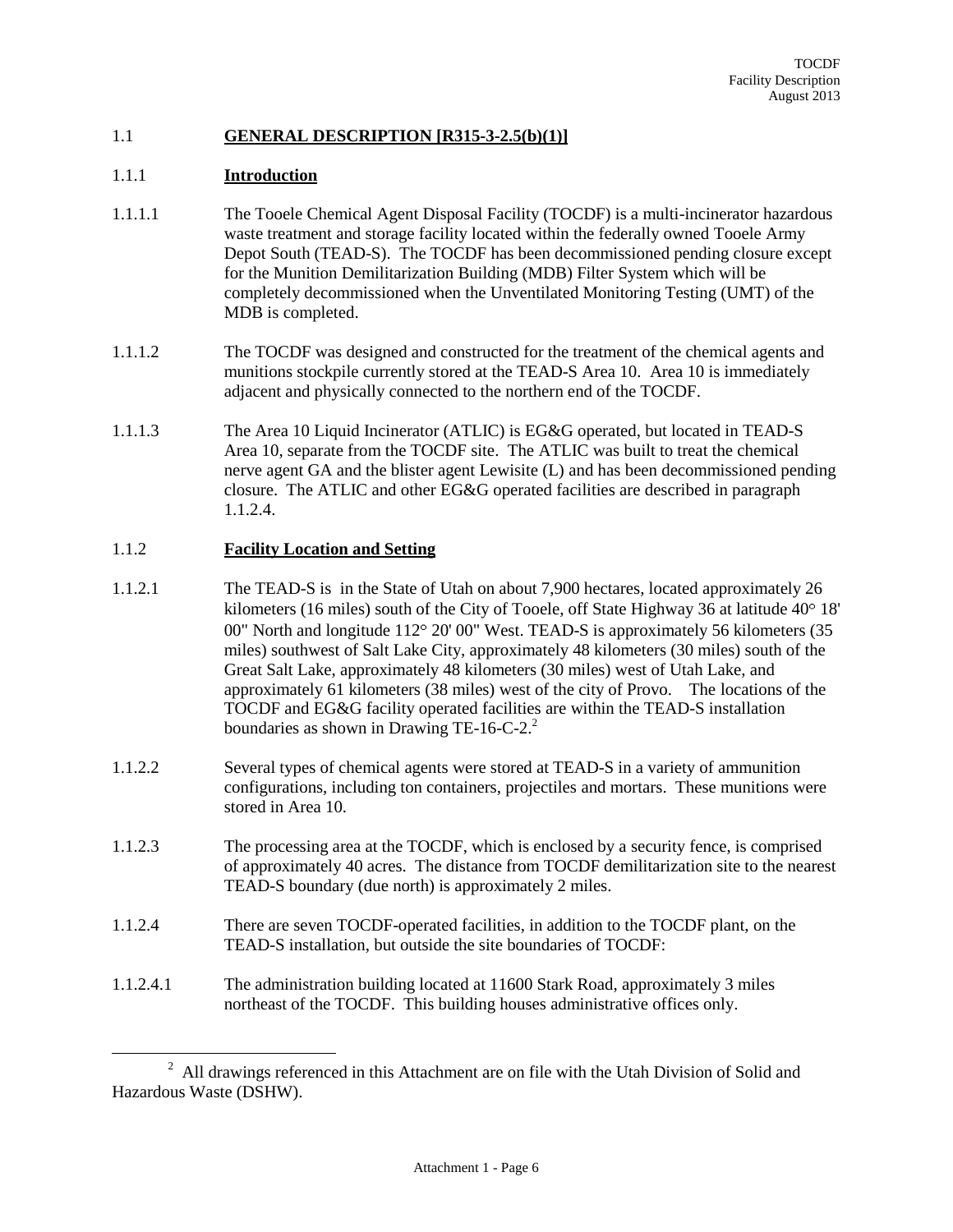- 1.1.2.4.2 The Chemical Assessment Laboratory (CAL). This facility is located approximately 1.5 miles southwest of the TOCDF. The CAL has laboratory quantities of chemicals and dilute solutions of chemical agents on location, but not in quantities sufficient to pose a danger to persons or the environment beyond the boundaries of the lab.
- 1.1.2.4.3 The area known as Area 2 contains a number of warehouses. TOCDF controls eight of the warehouses in Area 2. These warehouses are used for storage of various items such as office furniture, tools, brick, product chemicals, and construction materials. Warehouses used by TOCDF are buildings 4001, 4002, 4012, 4057, 4058, 4108, 4109, and 4110. TOCDF may use other buildings for the storage of material and equipment. Area 2 is located approximately 2 miles east-southeast of the TOCDF.
- 1.1.2.4.4 The Transfer Yard is located approximately 1.5 miles east/northeast of the TOCDF.
- 1.1.2.4.5 Storage Igloos 1633, 1634, 1635, 1636, Igloo 1632[(Drum Ventilation System (DVS) and Drum Ventilation System Sorting Room (DVSSR) Operations and Container Storage)], Igloo 1631 (Autoclave Operations), and 1639/ATLIC Room [Area 10 Liquid Incinerator (ATLIC)] are located within TEAD-S Area 10 which is immediately adjacent to and physically connected to TOCDF. The balance of Area 10 is permitted under a separate Part B RCRA permit administered by TEAD-S. Note the DVS, DVSSR, Autoclave, and ATLIC are no longer operational and have been decommissioned.
- 1.1.2.4.6 The Chemical Agent Munitions Disposal System (CAMDS) a former chemical agent treatment facility located in the southwest quadrant of TEAD-S. Closure of this facility has been completed. The CAMDS, which was located approximately 1 mile southwest of the TOCDF, occupied approximately 15 acres enclosed by a security fence. The CAMDS was located within the TEAD-S installation boundaries as shown in Drawing TE-16-C-2.

## 1.1.3 **Chemical Weapons Destruction Program Overview**

- 1.1.3.1 The U.S. Army maintains a stockpile of chemical agents and munitions for the Department of Defense. This stockpile was established to deter other countries from using chemical weapons on U.S. or allied troops. In 1968, the U.S. stopped manufacturing chemical weapons. The stockpile is no longer deemed necessary for national security.
- 1.1.3.2 In November 1985, the U.S. Congress approved the Department of Defense Authorization Act (Public Law 99-145) which directed and authorized the destruction of 90 % of the total U.S. stockpile of unitary chemical munitions and agents by 30 September 1994.
- 1.1.3.3 The Act was first amended on 15 March 1988 when the Army submitted the Chemical Stockpile Disposal Program (CSDP) implementation plan to Congress in which the deadline for destruction of the unitary chemical weapons stockpile was extended to 30 April 1997. This amendment also allowed more full-scale testing of the Johnston Atoll Chemical Agent Disposal System (JACADS) facility.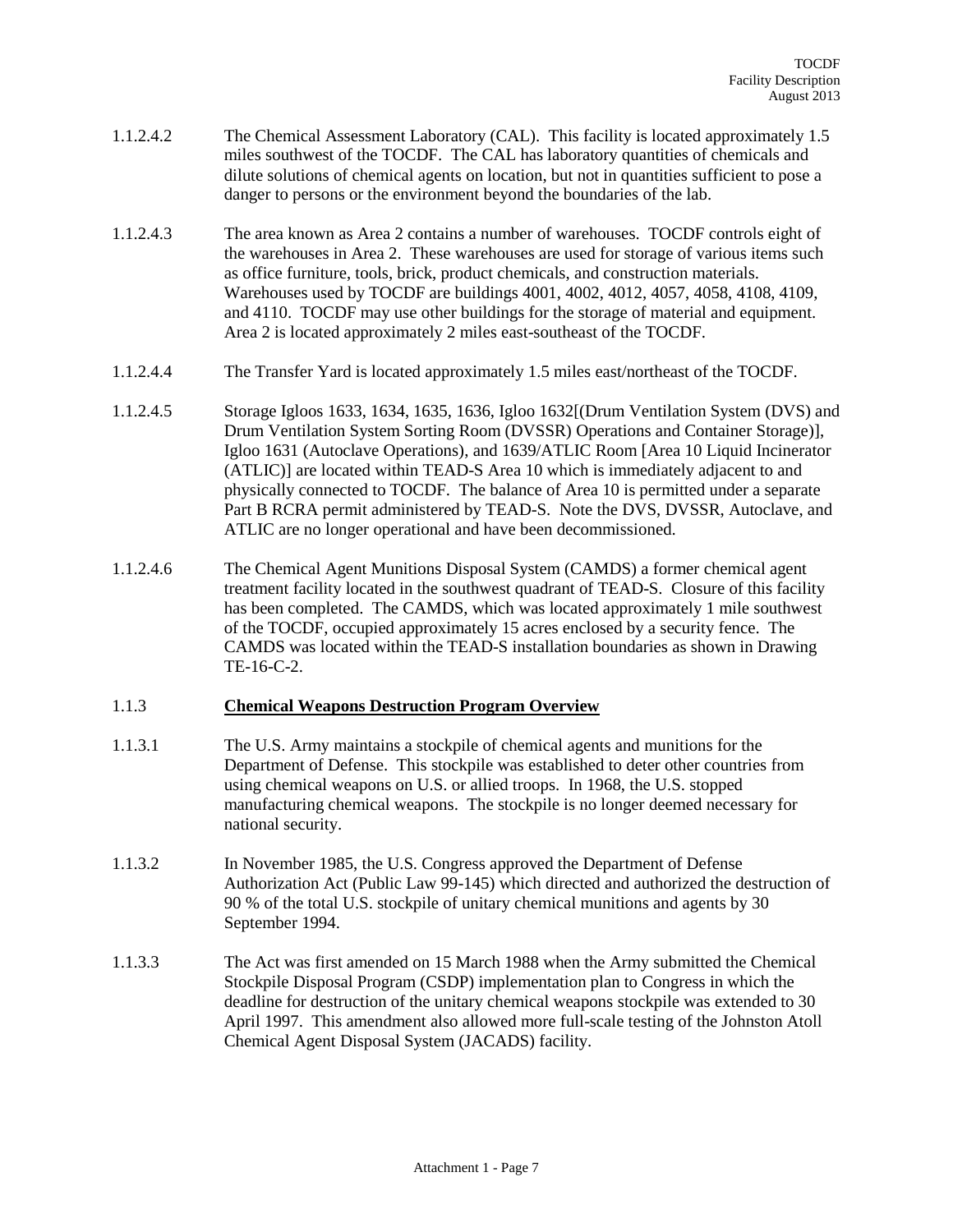- 1.1.3.4 On 28 October 1992, the National Defense Authorization Act (NDAA) for fiscal year 1993 directed the Army to dispose of the entire unitary chemical weapons stockpile by 31 December 2004. The NDAA supersedes Public Law 99-145.
- 1.1.3.5 In April 1997, the Chemical Weapons Convention (CWC) was ratified by the United States and supersedes the NDAA. The CWC indicates that destruction of the unitary chemical weapons stockpile must be complete not later than 10 years after entry into force of this Convention (i.e., the year April 2007).
- 1.1.3.6 Chemical weapons are stored at eight separate sites throughout the continental United States, including the TEAD-S. $<sup>3</sup>$  At the beginning of agent destruction activities in 1996,</sup> TEAD-S had the largest portion of the nation's chemical agent stockpile. Table 1-1 shows the makeup of the TEAD-S stockpile that was or has been destroyed at TOCDF or EG&G operated facilities.

| Table 1-1<br>TEAD-S STOCKPILE OF CHEMICAL WEAPONS    |                          |                       |                     |  |
|------------------------------------------------------|--------------------------|-----------------------|---------------------|--|
| TO BE DESTROYED AT TOCDF or EG&G OPERATED FACILITIES |                          |                       |                     |  |
| Agent                                                | <b>Item</b>              | Quantity <sup>4</sup> | Pounds <sup>5</sup> |  |
| HT-Blister                                           | 4.2" Mortars             | 62,590                | 363,020             |  |
| HD-Blister                                           | 4.2" Mortars             | 976                   | 5,860               |  |
|                                                      | <b>Ton Containers</b>    | 6,398                 | 11,383,420          |  |
| H-Blister                                            | 155mm Projectiles        | 54,663                | 639,540             |  |
| L-Blister                                            | <b>Ton Containers</b>    | 10                    | 25,924              |  |
| L-Blister*                                           | <b>Transparency Tons</b> | 10                    | $\Omega$            |  |
| GA-Nerve                                             | <b>Ton Containers</b>    | $\overline{4}$        | 4,110               |  |
| <b>GB-Nerve</b>                                      | 105mm Cartridges         | 119,400               | 194,620             |  |
|                                                      | 105mm Projectiles        | 679,303               | 1,107,260           |  |
|                                                      | M55 Rockets              | 28,945                | 309,720             |  |
|                                                      | M56 Rocket Warheads      | 1,066                 | 11,406              |  |
|                                                      | 155mm Projectiles        | 89,141                | 579,417             |  |
|                                                      | MK-116 Bombs             | 888                   | 308,140             |  |
|                                                      | MC-1 Bombs               | 4,463                 | 981,860             |  |
|                                                      | <b>Ton Containers</b>    | 5,709                 | 8,598,200           |  |

<sup>&</sup>lt;sup>3</sup> The seven other sites are: Pine Bluff Chemical Activity, Arkansas; Anniston Chemical Activity, Alabama; Umatilla Chemical Depot, Oregon; Newport Chemical Depot, Indiana; Edgewood Chemical Activity (Aberdeen Proving Ground), Maryland; Blue Grass Chemical Activity, Kentucky; and Pueblo Chemical Depot, Colorado.

 $\overline{a}$ 

<sup>4</sup> The Army's Chemical Stockpile Disposal Program began destroying the chemical stockpile at the TOCDF in August 1996. These numbers do not reflect chemical weapons destroyed since operations began. The destruction of the chemical stockpile stored at TEAD-S was completed the first quarter of 2012.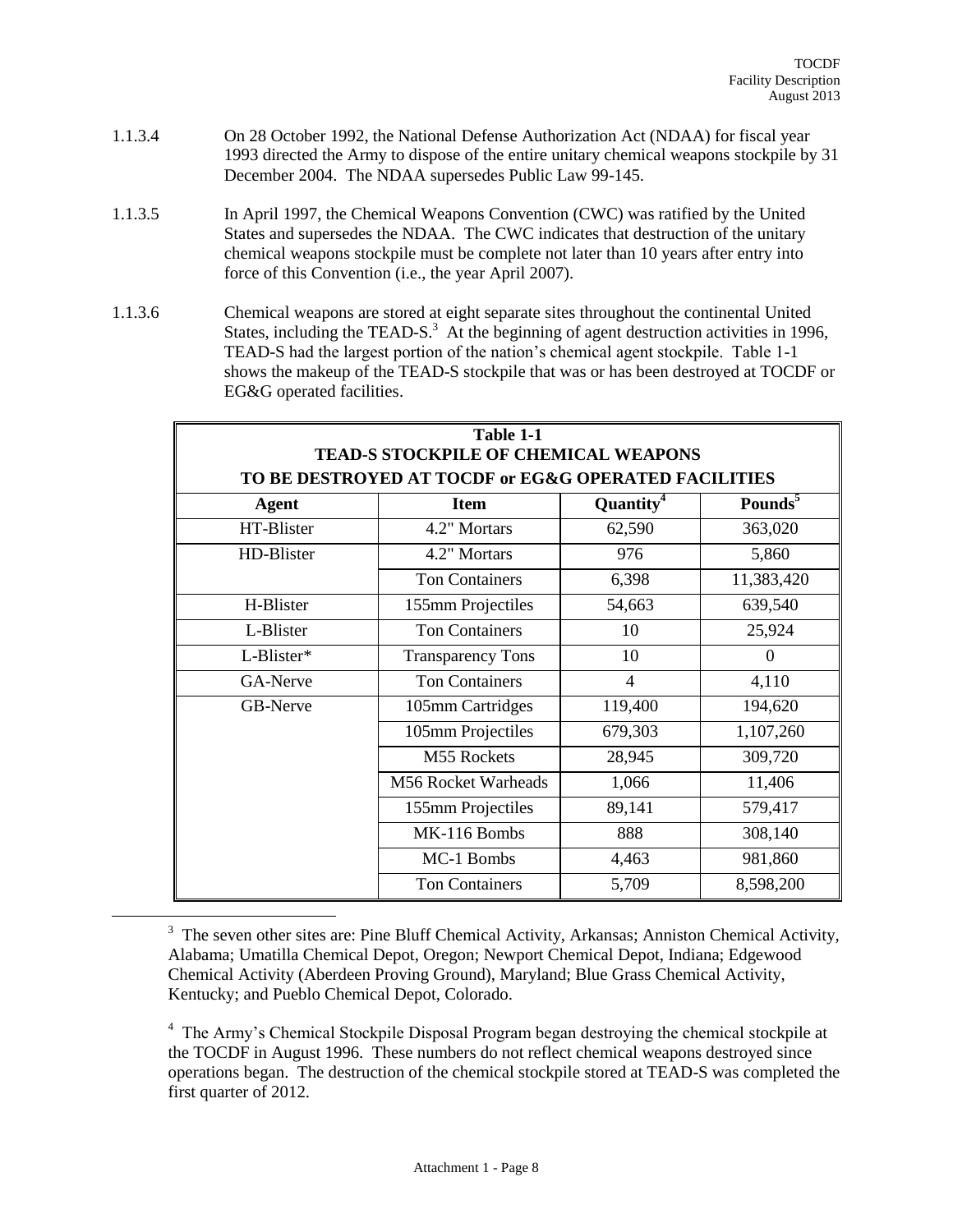| Table 1-1<br><b>TEAD-S STOCKPILE OF CHEMICAL WEAPONS</b><br>TO BE DESTROYED AT TOCDF or EG&G OPERATED FACILITIES |                            |        |           |
|------------------------------------------------------------------------------------------------------------------|----------------------------|--------|-----------|
| VX-Nerve                                                                                                         | 155mm Projectiles          | 53,216 | 319,300   |
|                                                                                                                  | M23 Land Mines             | 22,690 | 238,240   |
|                                                                                                                  | M55 Rockets                | 3,966  | 39,660    |
|                                                                                                                  | <b>M56 Rocket Warheads</b> | 3,560  | 35,600    |
|                                                                                                                  | TMU-28 Spray Tanks         | 862    | 1,168,880 |
|                                                                                                                  | <b>Ton Containers</b>      | 640    | 910,960   |

\* Transparency ton containers may have previously held Lewisite agent but did not contain a recoverable amount of Lewisite agent and were not included in the chemical stockpile. They were treated (decontaminated) at the TOCDF operated facilities.

- 1.1.3.7 The TEAD-S stockpile of chemical agents includes organophosphate nerve agents and blister agents as listed below:
- 1.1.3.7.1 Nerve agent VX
- 1.1.3.7.2 Nerve agent Sarin (GB)
- 1.1.3.7.3 Blister agent's mustard (H, HD, and HT)
- 1.1.3.7.4 Nerve agent tabun (GA)
- 1.1.3.7.5 Blister agent Lewisite (L), an arsine compound.
- 1.1.3.8 Information on chemical agent characteristics are briefly described in Table 1-2.

| Table 1-2<br><b>CHEMICAL AGENTS FOR DESTRUCTION BY EG&amp;G</b> |                                                                                                                                                                                                                                                                                                                                                                                                                                                                                                                                                                          |  |  |
|-----------------------------------------------------------------|--------------------------------------------------------------------------------------------------------------------------------------------------------------------------------------------------------------------------------------------------------------------------------------------------------------------------------------------------------------------------------------------------------------------------------------------------------------------------------------------------------------------------------------------------------------------------|--|--|
| Agent                                                           | <b>Description</b>                                                                                                                                                                                                                                                                                                                                                                                                                                                                                                                                                       |  |  |
| GB                                                              | GB (Sarin) is a rapid-acting nerve agent. The action within the body is<br>the inactivation of cholinesterase. The hazard from GB is that of vapor<br>absorption through the respiratory tract, although it can be absorbed<br>through any part of the skin, through the eyes, and through the<br>gastrointestinal tract by ingestion. The agent absorption rate is<br>accelerated through cuts and abrasions in the skin. When dispersed as<br>large droplets, GB is moderately persistent; it is nonpersistent when<br>disseminated as a cloud of very fine particles. |  |  |
| VX                                                              | VX is a rapid-acting nerve agent. The action within the body is the<br>inactivation of cholinesterase. The hazard from VX is primarily that of<br>liquid absorption through the skin, although it can be absorbed through<br>the respiratory tract as a vapor or aerosol and through the<br>gastrointestinal tract by ingestion. VX is slow to evaporate and may<br>persist as a liquid for several days.                                                                                                                                                                |  |  |
| Mustard                                                         | Mustard is a persistent and powerful blister agent. It acts principally by                                                                                                                                                                                                                                                                                                                                                                                                                                                                                               |  |  |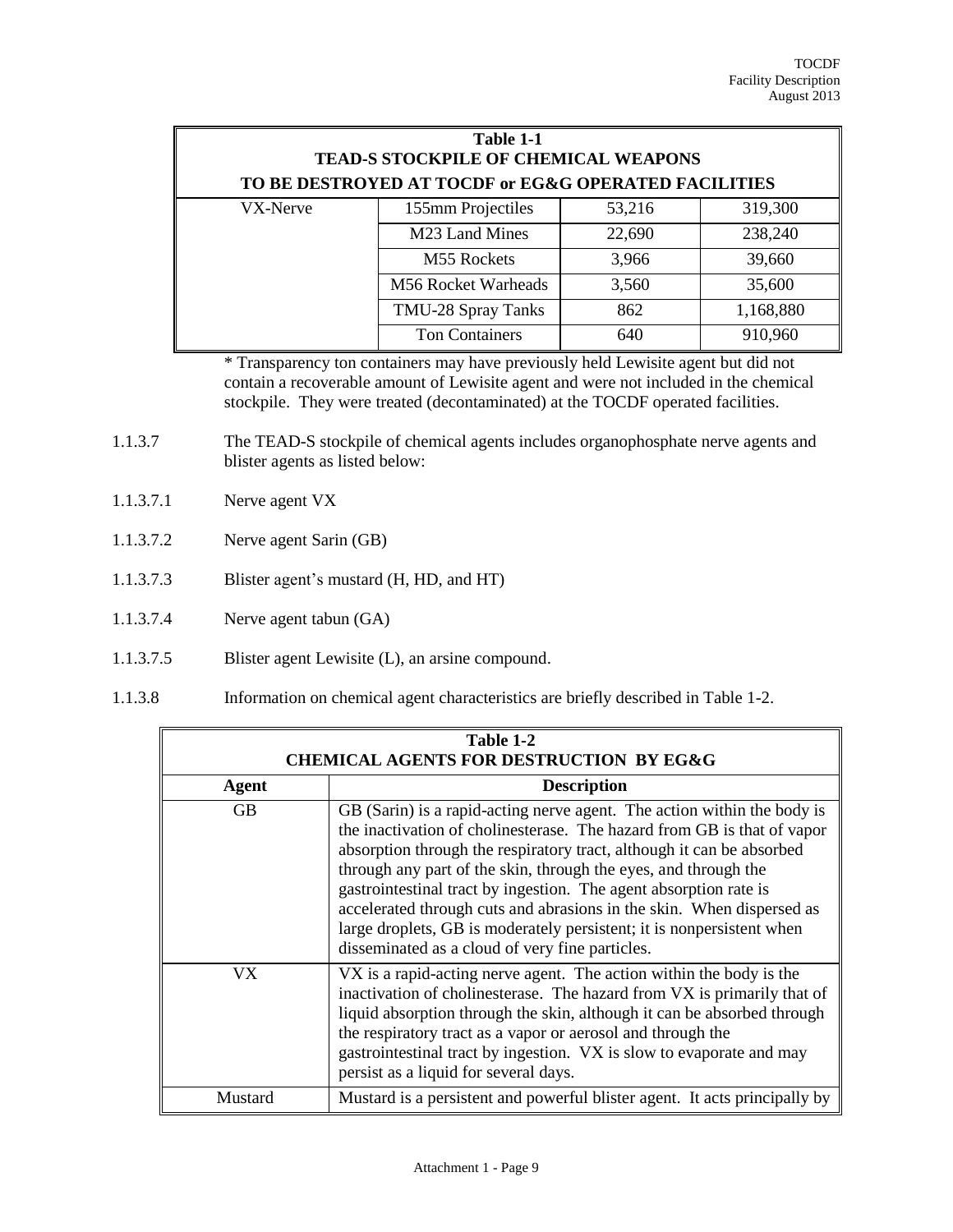| Table 1-2<br><b>CHEMICAL AGENTS FOR DESTRUCTION BY EG&amp;G</b> |                                                                                                                                                                                                                                                                                                                                                                                                                                                                                                                                                               |  |
|-----------------------------------------------------------------|---------------------------------------------------------------------------------------------------------------------------------------------------------------------------------------------------------------------------------------------------------------------------------------------------------------------------------------------------------------------------------------------------------------------------------------------------------------------------------------------------------------------------------------------------------------|--|
| <b>Agent</b>                                                    | <b>Description</b>                                                                                                                                                                                                                                                                                                                                                                                                                                                                                                                                            |  |
| (TOCDF)                                                         | poisoning the cells in the surfaces contacted. Both liquid and vapor<br>cause intense inflammation and may cause severe blistering of both the<br>skin and mucous membranes. Mustard is only moderately volatile.                                                                                                                                                                                                                                                                                                                                             |  |
|                                                                 | Mustard is designated H, HD, and HT. H is mustard made by the<br>Levinstein process. It contains up to 25 percent by weight of<br>impurities, chiefly sulfur, organosulfur, and polysulfides. HD (distilled<br>mustard) is mustard purified by washing and vacuum distillation,<br>which reduces the impurities to about 5 percent. HT is a 60:40 mixture<br>by weight of HD and T. T is an abbreviation for Bis-[2-(2-<br>chloroethylthio)-ethyl] ether.                                                                                                     |  |
| <b>GA</b><br>(ATLIC)                                            | GA (tabun) is a rapidly-acting nerve agent that inactivates<br>cholinesterase shortly after contact. The hazard from GA is that of<br>vapor absorption through the respiratory tract, although it can be<br>absorbed through any part of the skin, through the eyes, and through<br>the gastrointestinal tract (ingestion). The agent absorption rate is<br>accelerated through cuts and abrasions in the skin. When dispersed as<br>large droplets, GA is moderately persistent; it is nonpersistent when<br>disseminated as a cloud of very fine particles. |  |
| $\mathbf{I}$ .<br>(ATLIC)                                       | Lewisite is a powerful irritant and blistering agent that immediately<br>damages the skin, eyes, and respiratory tract. The biggest hazard of L<br>is that of vapor absorption through the respiratory tract, although it can<br>be absorbed through skin, eyes, and gastrointestinal tract (ingestion).<br>Because it contains arsenic, Lewisite has some effects that are similar<br>to arsenic poisoning, including stomach ailments and low blood<br>pressure.                                                                                            |  |

- 1.1.3.9 The chemical agents were stored at the TEAD-S Area 10.<sup>5</sup> The chemical agents were contained in mortars, artillery projectiles, and ton containers. Information on the munitions and bulk items is summarized in Table 1-3.
- 1.1.3.10 Agent/munitions operations summarized in this permit description occured at the TOCDF. The CAMDS has been closed.

<sup>&</sup>lt;sup>5</sup> Area 10, with the exception of Igloos 1631, 1632, 1633, 1634, 1635, 1636, and 1639 is permitted under a separate part B permit and administered by DCD.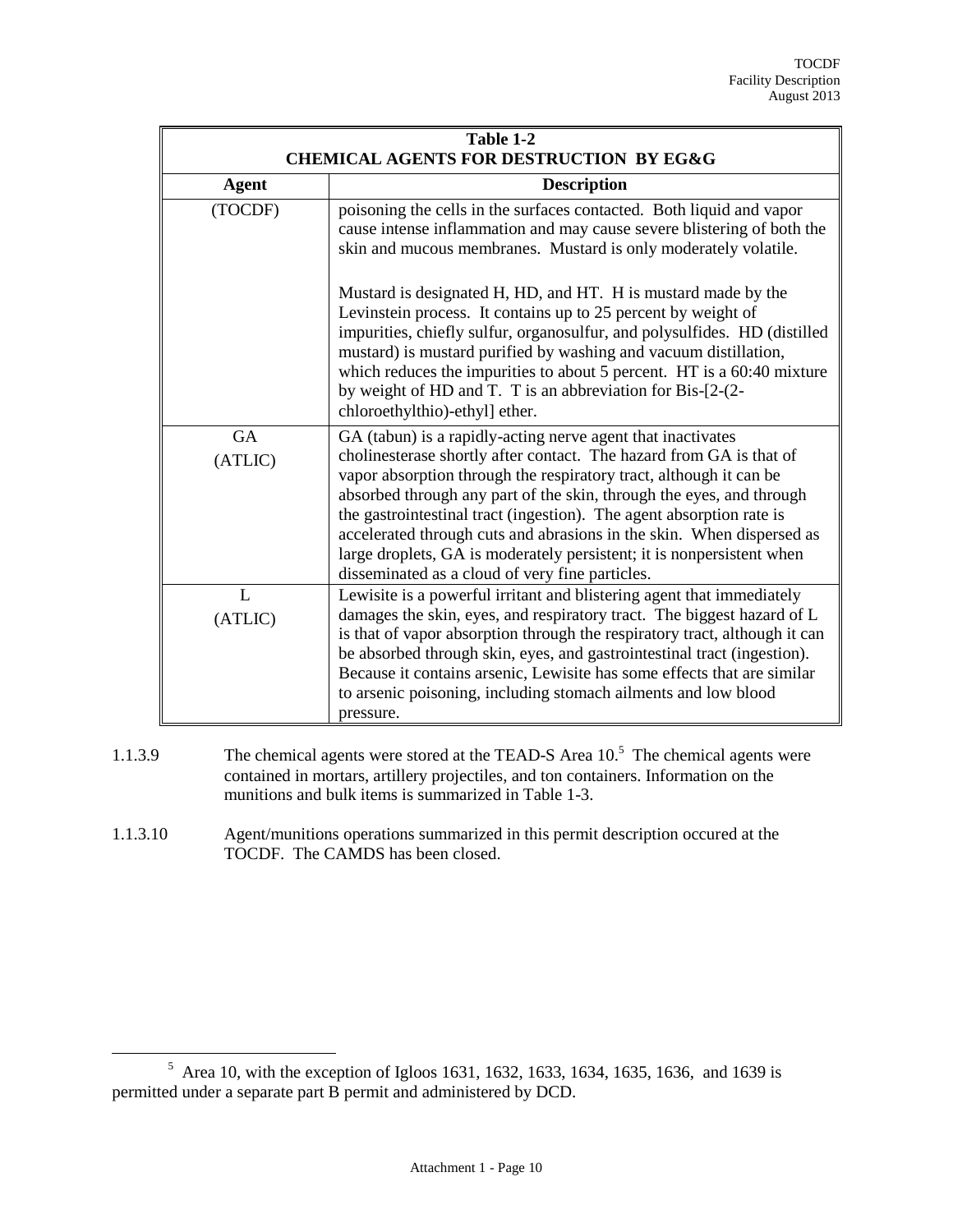| Table 1-3<br><b>COMPOSITION OF MUNITIONS AND BULK ITEMS</b> |              |                |                  |                   |                |
|-------------------------------------------------------------|--------------|----------------|------------------|-------------------|----------------|
| <b>Munition</b>                                             | Agent        | <b>Fuse</b>    | <b>Burster</b>   | <b>Propellant</b> | <b>Dunnage</b> |
| 4.2 in. mortars                                             | HD, HT       | Yes            | Yes              | Yes               | Yes            |
| 155-mm projectiles                                          | H            | N <sub>0</sub> | $\mathrm{Yes}^6$ | N <sub>0</sub>    | Yes            |
| <b>Ton Containers</b>                                       | H, HD, L, GA | N <sub>0</sub> | N <sub>0</sub>   | N <sub>0</sub>    | N <sub>0</sub> |

#### 1.1.4 **Chemical Agent Demilitarization Process Overview**

- 1.1.4.1 The TOCDF system involved reverse assembly of chemical agent-filled munitions and included four incinerators for agent destruction.
- 1.1.4.2 The EG&G operated ATLIC included a Liquid Incinerator (LIC) for thermal destruction of chemical agents GA and L, which were stored in ton containers at TEAD-S Area 10.
- 1.1.4.2 The treatment processes were based on the destruction of chemical agents and energetic materials by incineration. The primary processes employed at TOCDF and ATLIC are briefly discussed below.
- 1.1.4.3 Munitions Processing
- 1.1.4.3.1 The munitions processing at the TOCDF included initial separation of explosives and draining of the chemical agent. The Deactivation Furnace System (DFS) processed explosives removed from mortars, and projectiles. The Metal Parts Furnace (MPF) thermally decontaminated all drained bulk items, projectiles, and mortars from which the energetic components had been removed.
- 1.1.4.3.2 The ATLIC disposed of GA & L from Ton Containers, Transparency ton containers rinsates, spent decontamination (spent decon) and rinse solutions; there were no explosives involved.
- 1.1.4.4 Agent Processing
- 1.1.4.4.1 The TOCDF drained chemical agent mustard from bulk items and munitions is burned in the Liquid Incinerators (LICs), along with spent decontamination solution and miscellaneous waste liquids.
- 1.1.4.4.2 The drained Lewisite agent from the ton containers was stored in a tank and burned in the ATLIC, the GA agent was drained from the ton containers and directly fed to the ATLIC. Spent Decontamination, and rinse solutions were burned in accordance with Modules V and VI.
- 1.1.4.5 Pollution Abatement System

<sup>&</sup>lt;sup>6</sup> While the majority of these items contained bursters, some were stored without these components.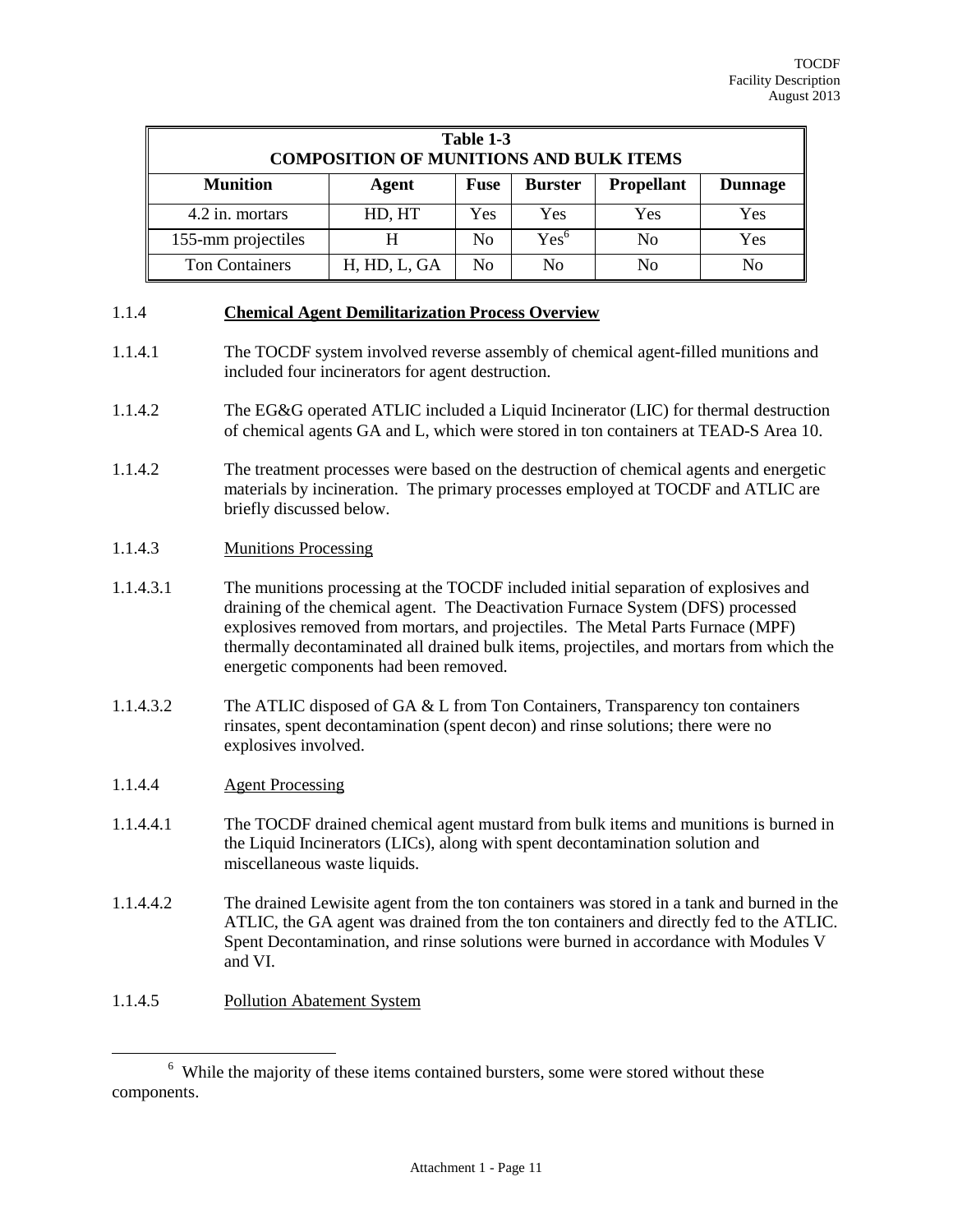- 1.1.4.5.1 The flue gases from the DFS, MPF, and LICs were treated via separate wet Pollution Abatement Systems (PAS). The scrubber liquid (brine) from the wet scrubbers was pumped to storage tanks and transported off site for treatment and disposal.
- 1.1.4.5.2 ATLIC exhaust gases were treated in a unique PAS that is both wet and dry. Exhaust gases first passed through a quench tower, which causes them to cool and become saturated with water. The gases next passed through a series of packed-bed scrubbers that had chilled scrubber solution flowing through them. The chilled scrubber solution caused the water in the exhaust gas to condense. The gases later passed through an electric re-heater which ensured the gases were at a temperature higher than the dew point. The remainder of the ATLIC PAS downstream of the gas re-heater was a dry PAS and equipped accordingly with a pulverized activated carbon (PAC) injection system and baghouse.
- 1.1.4.5.3 Spent scrubber brines were collected in tanks and baghouse residues were collected in containers and transported off-site to a Subtitle C TSDF for treatment and disposal.
- 1.1.4.6 Plant Operation
- 1.1.4.6.1 The TOCDF was operated 24 hours per day, 7 days per week, and 52 weeks per year when destruction of the TEAD-S stockpile was occurring.
- 1.1.4.6.2 The ATLIC operated 24 hours per day, 7 days per week.

## 1.1.5 **Hazardous Waste Disposal/Generation**

- 1.1.5.1 Chemical Agents and Munitions
- 1.1.5.1.1 The destruction of the TEAD-S chemical stockpile was completed during the first quarter of 2012.
- 1.1.5.2 Potentially Hazardous Wastes Generated at TOCDF, ATLIC and CAMDS
- 1.1.5.2.1 Potential hazardous wastes generated during the UMT, the final decommissioning of the MDB Filter System, and demolition of the ATLIC and TOCDF include, but are not limited to:
- 1.1.5.2.1.1 Spent pre- and High Efficiency Particulate Air (HEPA) filters removed from the MDB Filter System.
- 1.1.5.2.1.2 Spent Activated Carbon removed from the MDB Filter System.
- 1.1.5.2.1.3 MDB and ATLIC demolition debris.
- 1.1.5.3 RCRA Hazardous Waste Treatment and Storage Units that are Permitted
- 1.1.5.3.1 All hazardous waste treatment units located at the TOCDF and ATLIC have been decommissioned.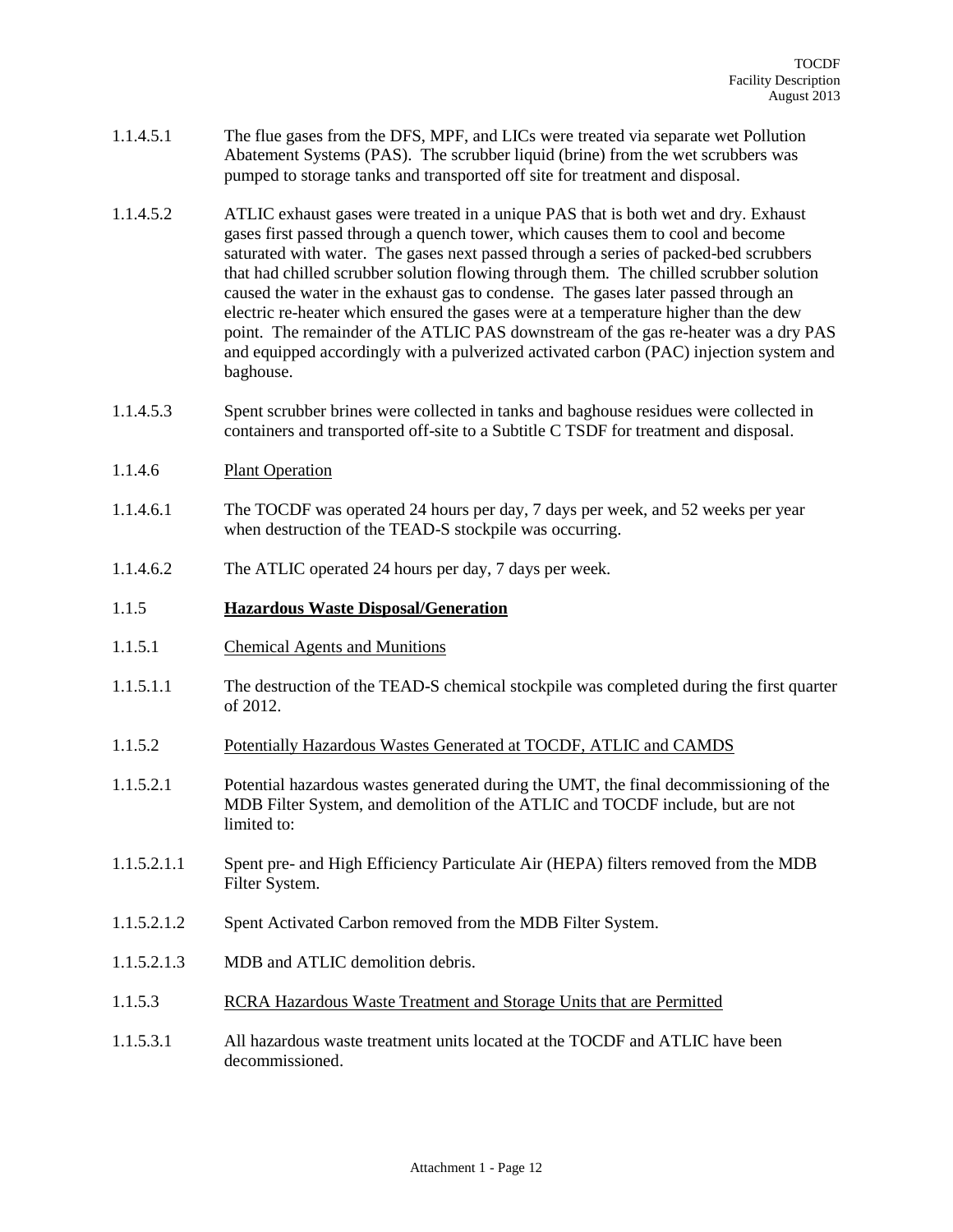1.1.5.3.2 The TOCDF will utilize two permitted hazardous waste container storage locations until the MDB is demolished, those being the Toxic Maintenance Area C area located in the MDB and in Building S-2.

## 1.2 **TOPOGRAPHIC MAP [R315-3-2.5(b)(19)]**

#### 1.2.1 **General**

1.2.1.1 The following drawings are used to satisfy specific facility description requirements:

| 1.2.1.1.1 | TE-16-C-2 | Overall Site Plan & Vicinity Map |  |
|-----------|-----------|----------------------------------|--|
|-----------|-----------|----------------------------------|--|

- 1.2.1.1.2 TE-16-C-3 Topographic Map (restricted access protected record)
- 1.2.1.1.3 TE-16-C-4 Site Work Area 1 Plot Plan
- 1.2.1.1.4 TE-16-C-5 Site Work Area 2 Plot Plan 1.2.1.1.5 TE-16-C-6 Site Work Area 3 Plot Plan
- 
- 1.2.1.1.6 EG-16-C-7402 Site Work Storm Drain Plan<br>1.2.1.1.7 TE-22-C-10 Sewage Lagoon Site & Grad 1.2.1.1.7 TE-22-C-10 Sewage Lagoon Site & Grading Plan
- 1.2.1.1.8 TE-22-C-13 Reservoir Site and Grading Plan
- 1.2.1.1.9 Reserved
- 1.2.1.1.10 Reserved
- 1.2.1.1.11 Reserved
- 1.2.1.1.12 Reserved
- 1.2.1.1.13 Reserved
- 1.2.1.1.14 TE-16-C-3 Area 10 Layout
- 1.2.1.1.15 EG-22-C-8212 ATLIC Detailed Layout
- 1.2.1.2 Drawing TE-16-C-3 (restricted access protected record) is a Topographic Map of the TOCDF site and includes the local surrounding area to a distance of at least 1,000 feet from the site perimeter. Map scale is 1 inch equals 100 feet and the contour interval is 5 feet.

## 1.2.2 **Map Scale and Date**

- 1.2.2.1 The current revision and date of each drawing is indicated in the lower right-hand title block. The current date of each drawing is indicated in the lower right-hand corner. Likewise the scale of each map is shown, unless otherwise noted.
- 1.2.2.2 Drawings TE-16-C-2 and TE-16-C-3 are drawn to a scale of 1 inch equals 100 feet. The TEAD-S portion of Drawing TE-16-C-3 is drawn to a scale of 1-inch equals 2500 feet. Drawing EG-22-C-8212 does not indicate scale

## 1.2.3 **100-Year Flood Plain**

1.2.3.1 The TEAD-S has not been mapped for the National Flood Insurance Program and thus there are no 100-year floodplain maps for the installation. The floodplain standard is discussed in further detail in section 1.3.2.

## 1.2.4 **Surface Waters**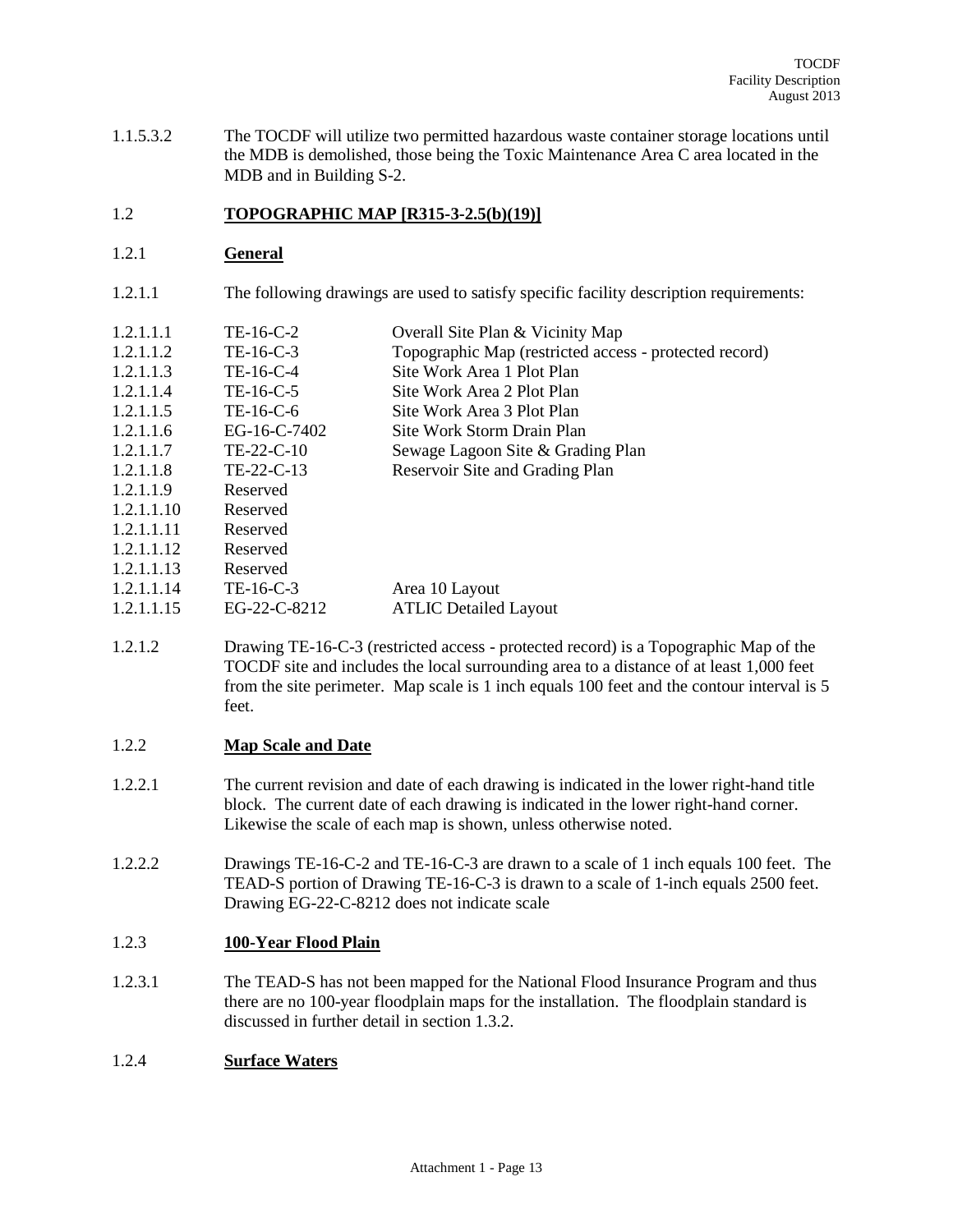- 1.2.4.1 Deseret Chemical Depot, including TOCDF, ATLIC and the CAMDS sites are located at an elevation (approximately 5170 feet, 5120 feet and 5040 feet respectively)<sup>7</sup> overlooking a relatively flat and arid lowland basin known as Rush Valley. The TOCDF buildings are approximately 140 feet higher in elevation than the valley floor and more than 7,000 feet horizontally distant.<sup>8</sup> The CAMDS is located approximately 7,000 feet southwest of the TOCDF. The CAMDS buildings are approximately 10 feet higher in elevation than the valley floor and approximately 2,000 feet distant. Area 10 (ATLIC) is built on an evenly-graded site, relatively unpaved, minimizing runoff. The ATLIC did not impact surface waters since the entire facility was enclosed, including the PAS.
- 1.2.4.2 Water-related features pertinent to the TOCDF, ATLIC and the CAMDS sites are minor in importance, primarily because of their absence. Surface waters in Rush Valley include Rush Lake, Faust Creek and Reservoir, Vernon Creek and Reservoir, Ophir Creek, Clover Creek, and shallow ponds east of the town of Rush Valley. Several seasonal small streams, which originate in the Oquirrh, Stansbury, Onaqui, Tintic, and Sheeprock Mountains, disappear on the dry Rush Valley floor. No surface waters leave the valley. Runoff in Tooele Valley, which lies north of Rush Valley, drains to the northwest and into the Great Salt Lake. Most groundwater recharge occurs through infiltration of precipitation in the mountains, and to a lesser degree, from stream recharge and irrigation. The topography of the drainage basin is generally smooth and uniform, sloping to the west from the TOCDF to the Rush Valley floor. The valley floor drains to Rush Lake, which is located approximately 11 miles northwest from the TOCDF and the CAMDS.<sup>9</sup>
- 1.2.4.3 The 460-square mile Rush Valley drainage basin is characterized as having poorly drained alkaline soils of moderately consolidated and unconsolidated layers of sand, gravel, silt, and clay.<sup>10</sup> Nevertheless, floods do not occur because of the arid climate and the storm water drainage system installed at the TOCDF and the CAMDS. The lack of intermittent streams or defined flow paths in the valley confirms the lack of flooding potential. The elevation of the TOCDF and the CAMDS above the valley floor further protect them from flood threats.

<sup>9</sup> The elevation of Rush Lake is estimated to be approximately 5000 feet.

 $\overline{a}$ 

<sup>10</sup> The Rush Valley is an elongated, north-south oriented, intermountain basin located between the Oquirrh Mountains to the east, the Stansbury and Onaqui Mountains to the west, and the Shiprock Mountains to the south. Rush Valley is located in the eastern Basin and Range physiographic province and is representative of intermountain basins within the province. Rush Valley is partially filled with alluvial sediments and lake beds. Geologic formations in the vicinity consist of Paleozoic sedimentary rock, along with gravel, sand, and clay. The TOCDF and the CAMDS sites are located near the base of the Oquirrh Mountains, where the land surface consists of relatively porous colluvial and alluvial deposits containing sand and gravel, with some conglomerate and clay.

 $7$  Precise TOCDF site brass cap monument elevation markers are indicated on Drawings TE-16-C-5 and TE-16-C-6. CAMDS elevations are indicated on Drawing TCDS 40-100-01.

<sup>&</sup>lt;sup>8</sup> The brass cap monument markers located on the commercial railway due west of the TOCDF indicate an elevation of 5030 feet. (United States Geological Survey, Saint John Quadrangle, edited 1993).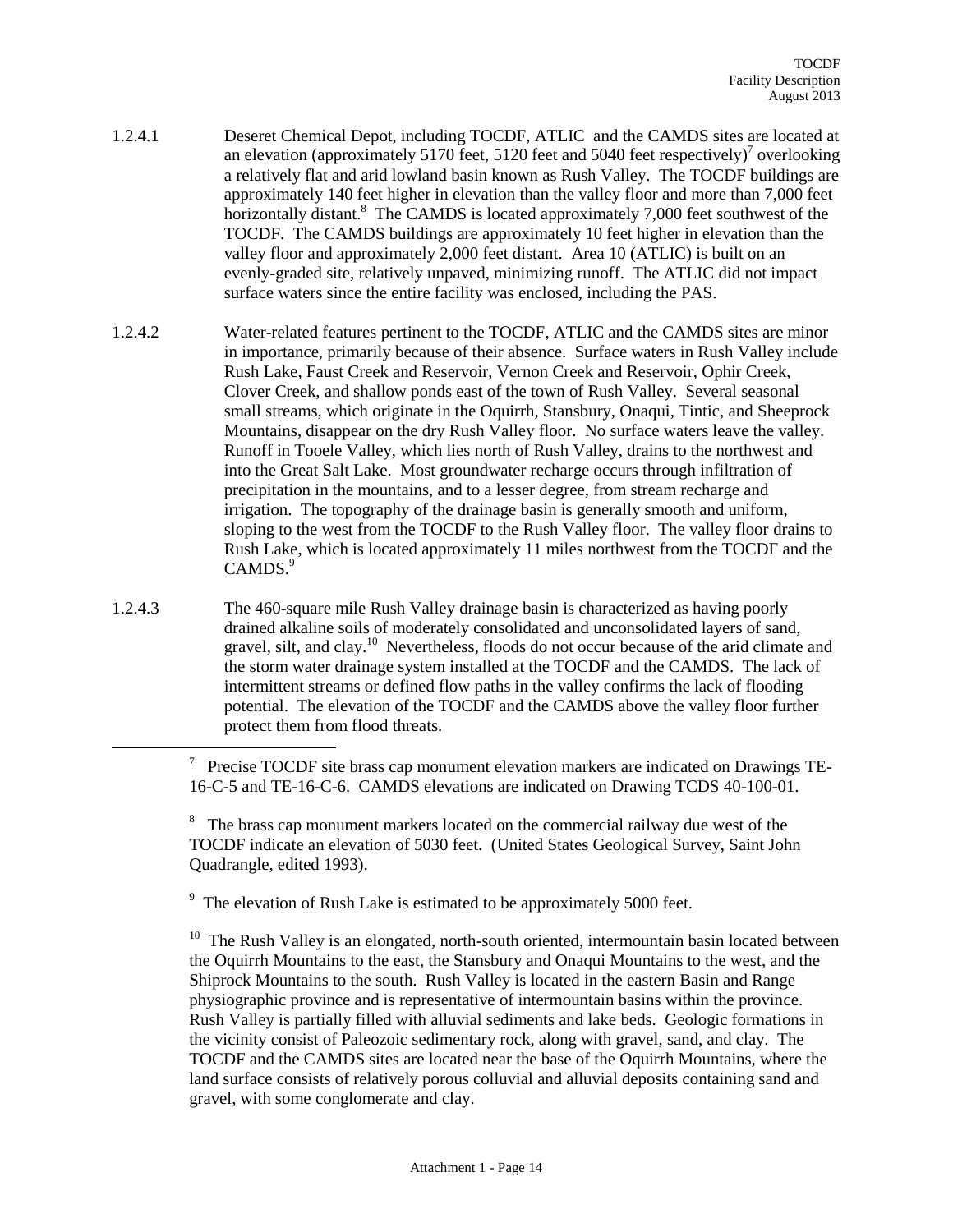#### 1.2.5 **Surrounding Land Uses**

- 1.2.5.1 The location of the TOCDF within the TEAD-S installation boundaries is shown on Drawing TE-16-C-2. Also located on TEAD-S property are the Chemical Agent Munitions Disposal System (CAMDS) facility, ATLIC, the CAL and associated TOCDF operated facilities described in 1.1.2.3. TEAD-S (except Igloos 1631, 1632, 1633, 1634, 1635, 1636, and 1639) operates separately and independently of the TOCDF and is not addressed in this document; however, the CAL, SAF, GA/L Laboratories play an integral part in TOCDF and ATLIC demilitarization operations. TEAD-S also oversees other activities that relate to the overall operation of the Depot. Other areas within TEAD-S that are not specified herein are open range and are controlled by the military. The majority of the land surrounding TEAD-S is likewise federally owned.
- 1.2.5.2 Much of the 6,919 square mile Tooele County, where TEAD-S is located, is sparsely populated. TEAD-S was constructed in 1942 in Rush Valley. Originally, TEAD-S was a relatively remote area, accessible only by a railroad that was used for collection and distribution of munitions. Access to Rush Valley is possible on State Highway 36 from the north and State Highway 73 from the east.
- 1.2.5.3 Year 2000 population figures estimate the population for all of Tooele County at approximately 40,000. Presently, the majority of the county's population is concentrated north of the South Mountain geologic land formation, which separates Rush Valley from Tooele Valley.<sup>11</sup>
- 1.2.5.4 A few small communities, including Stockton, Rush Valley, and Ophir, ranches, and mines are located between a 10-kilometer to 25-kilometer (6-mile to 15-mile) radius of the TOCDF, ATLIC and CAMDS. No city or town lies within 10 kilometers (6 miles) of the TOCDF, ATLIC or CAMDS.
- 1.2.5.5 Land use outside the TEAD-S is dominated by livestock grazing. Beef cattle lead as the primary livestock, followed by sheep.
- 1.2.5.6 Cropland accounts for only a minute fraction of the agricultural land use around TEAD-S. Only 2.9% of the Rush Valley Basin has been cultivated for growing crops. Crops grown in the area include wheat, barley, corn, oats, and alfalfa. Since rainfall in the valley is limited, irrigation is a common practice among the agricultural sector. Water is obtained from nearby streams and water storage reservoirs.

## 1.2.6 **Wind Rose**

 $\overline{a}$ 

1.2.6.1 The wind rose for the TOCDF, ATLIC, and CAMDS is included on Drawing TE-16-C-3 (restricted access - protected record). The wind rose plot is from data collected at the TEAD-S weather station located in Building 5108 and reflects 1997-year end data from Weather Station 9. The prevailing winds at the TOCDF area follow the orientation of the

<sup>&</sup>lt;sup>11</sup> Year-end population estimates are as provided by Utah Department of Workforce Services.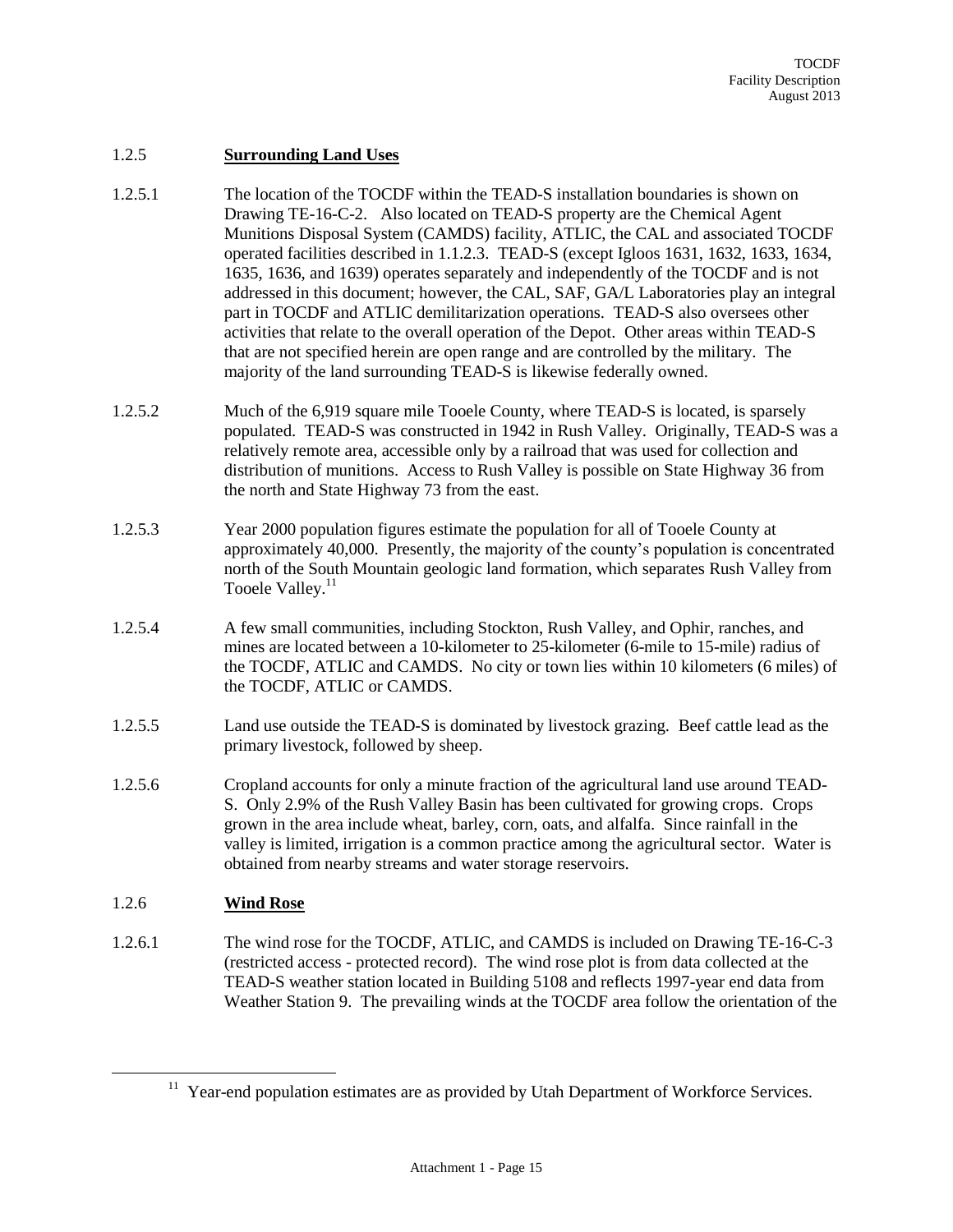mountain ranges flanking either side of the facility.<sup>12</sup> Winds are prevalent from the south through southeast in the summer and from the north through northwest in the winter.

1.2.6.2 The wind rose reference above is applicable to all facilities within the TEAD-S boundary since mountains flank the entire boundary of TEAD-S.

## 1.2.7 **Map Orientation**

1.2.7.1 All drawings referenced in Paragraph 1.2.1 have a north arrow direction indicator.

#### 1.2.8 **Legal Boundaries of the Facility**

1.2.8.1 Drawing TE-16-C-2 shows the legal boundaries of the TOCDF. The legal boundaries of the TOCDF are defined as the area enclosed by the outer security fence and the portion of the existing fence along Heart Street that connects the TOCDF to Area 10 perimeter fence. The only waste management units in the immediate vicinity of the TOCDF plant are those units located at the facility itself and Igloos 1631, 1632, 1633, 1634, 1635, 1636, and 1639 within TEAD-S Area 10, located adjacent to and connected with TOCDF. The boundaries of CAMDS are shown on drawing TCDS 40-100-02.

#### 1.2.9 **Access Control**

- 1.2.9.1 Access to the TEAD-S is via County Road 198, connecting State Highway 73 to the Main (North) Gate, and via State Highway 73 directly connecting to the Doolittle Road and the East Gate.
- 1.2.9.2 Entry to the TOCDF is controlled through the Entry Control Facility (ECF) located at the southern end of the facility. Entry to CAMDS is controlled through one gate at Building 7001 (Security) located at the northern end of the facility. Attachment 4 (Security) provides a detailed narrative describing the security measures that are in place at the TOCDF and CAMDS and how access is controlled. All personal vehicles are parked outside of the TOCDF and CAMDS and do not impact the traffic within the fence. Entry to the ATLIC is controlled through Area 10 ECF located at the northwest end of Area 10. Security is provided by the TEAD-S and falls under the TEAD-S RCRA Permit.
- 1.2.9.3 Generally, all traffic (including government vehicles, commercial carriers, and privately owned vehicles) follows the primary traffic route. Only security vehicles, conventionalmunitions transportation vehicles, and maintenance vehicles travel off of the primary route.
- 1.2.9.4 As shown in Drawing TE-16-C-2, the TOCDF is immediately adjacent to and physically connected to Area 10, and therefore, the area becomes a contiguous restricted area. Consequently, there are no over-the-road transport or demilitarization items outside of this area. The ATLIC is inside Area 10, and there are no over-the-road transports or demilitarization items outside this area.

 $12$  The Oquirrh Mountains lie to the east and the Onaqui and Stansbury Mountains to the west of the TOCDF.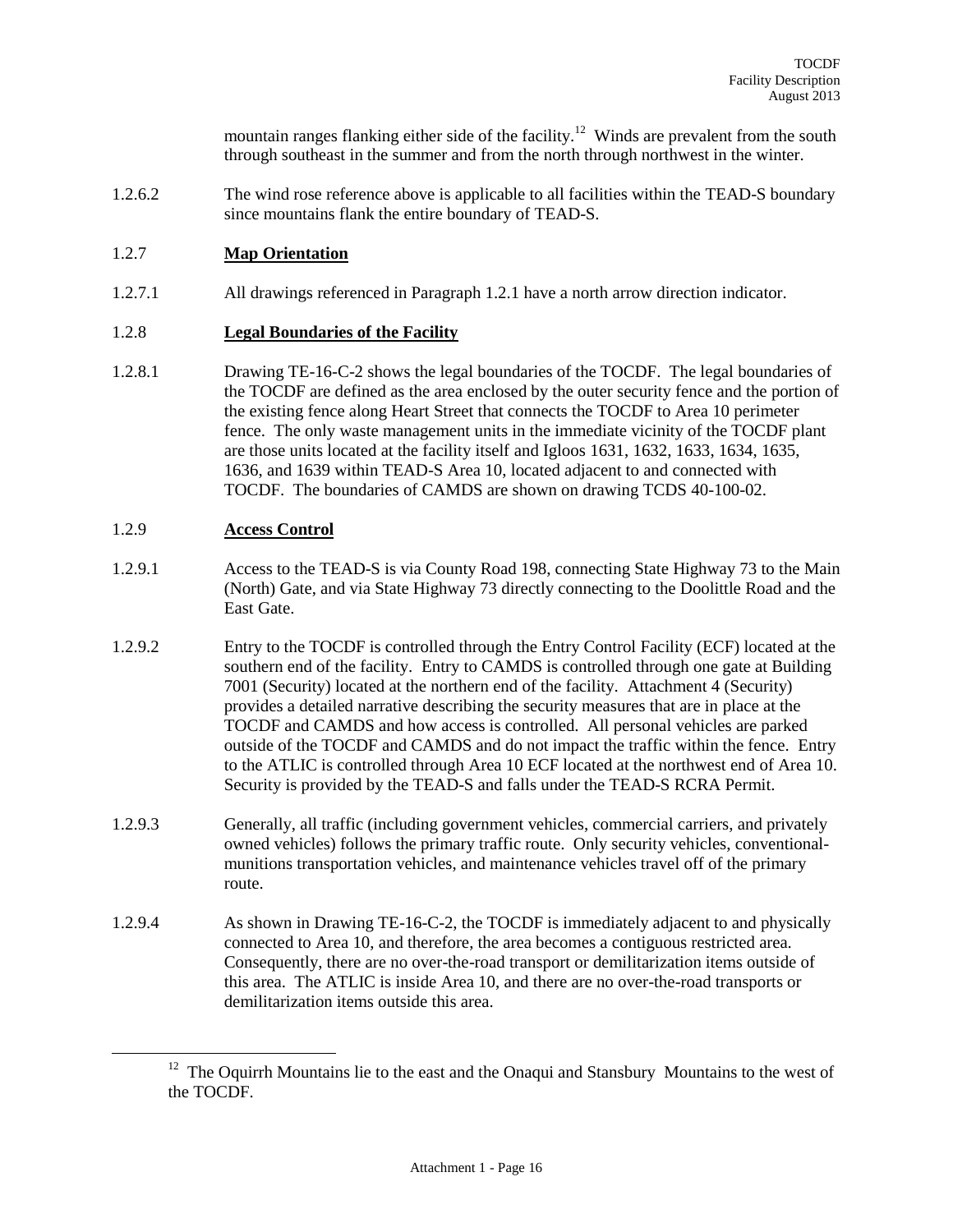#### 1.2.10 **Local Well Information and Groundwater Conditions**

- 1.2.10.1 There are no injection or withdrawal wells located at the TOCDF or ATLIC. There are six groundwater monitoring wells located near the TOCDF sewage lagoon.
- 1.2.10.2 Groundwater occurs in three distinct aquifers in Rush Valley. The most extensive aquifer is the basin-fill aquifer. The overlying, relatively impermeable, clay-sized lacustrine sediments confine this aquifer, and restrict hydraulic communication between it and the playa surfaces. The sand and gravel of the alluvial fans along the flanks of the mountains compose the second alluvial-fan aquifer. The highest quality groundwater obtainable in Rush Valley is contained in this aquifer. The third is an unconfined, shallow-brine aquifer, which lies just below the valley surface. Groundwater quality in the Rush Valley ranges from fresh to briny.
- 1.2.10.3 Recharge to Rush Valley is almost entirely provided by rainfall and snow melt from the surrounding mountains. The basin-fill aquifer is recharged by subsurface inflow from adjacent alluvial fans and underlying Tertiary or Paleozoic rocks.
- 1.2.10.4 A southwest-to-northwest trending groundwater divide, which passes through the TEAD-S, separates the flow of groundwater in Rush Valley into two distinct regions. Precipitation entering the ground water beneath the TOCDF, ATLIC and CAMDS can flow either toward South Mountain or the Thorpe Hills, depending upon which side of the divide they enter the aquifer.

#### 1.2.11 **Buildings/Structures**

- 1.2.11.1 Drawing TE-16-C-2 shows all existing buildings, roads, railroads and fences in the vicinity of the TOCDF. Major buildings/structures located inside the TOCDF security fence include the following: Container Handling Building (CHB); Entry Control Facility (ECF); Monitor Support Building (MSB); Treaty Compliance Building (TCB); Pollution Abatement System (PAS); Personnel Maintenance Building (PMB); Process and Utility Building (PUB); Various craft shops and supply warehouses; Brine Reduction Area Pollution Abatement System (BRA PAS); Heating, Ventilation, Air Conditioning (HVAC) Filters; and Munitions Demilitarization Building (MDB).
- 1.2.11.2 Major components of the TOCDF MDB include the following: Deactivation Furnace System (DFS); Metal Parts Furnace (MPF); Two Liquid Incinerators (LICs); Control Room; and various disassembly and support areas essential for processing the full range of the TEAD-S's unitary stockpile of agents and munitions.
- 1.2.11.3 Major buildings/structures located outside the TOCDF security fence include the following: Chemical Assessment Laboratory (CAL); Communication Switch Building (CSB); Personnel Support Building (PSB); On-Site Inspection Agency (OSIA); Warehouse Buildings S-7 and S-8, and Area 10 Igloos 1631, 1632, 1633, 1634, 1635, 1636, and 1639 are within the Area 10 security fence.

#### 1.2.12 **Sewers (Storm, Sanitary, Process)**

1.2.12.1 There are no sanitary or process sewage systems within the 1,000-foot radius of the TOCDF, other than the one constructed for the TOCDF. Location of the TOCDF Sewage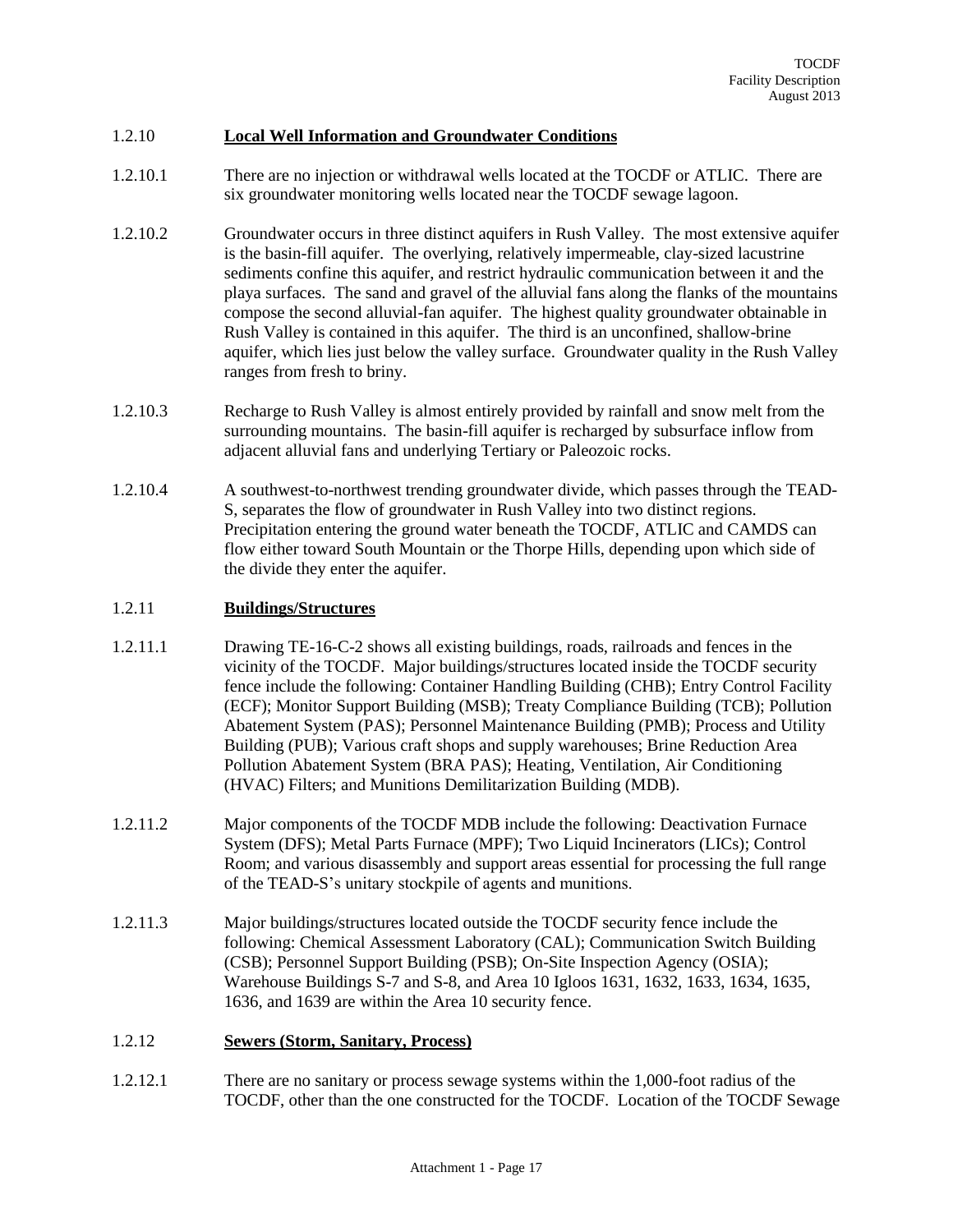Lagoon is shown on Drawing TE-22-C-10. Locations of CAMDS sewage lagoons are shown on drawing TCDS 40-101-01. Area 10 sewers are covered by the TEAD-S RCRA Permit.

## 1.2.13 **Loading/Unloading Areas**

- 1.2.13.1 The chemical agents stored at the TEAD-S Area 10 are stored in mortars, artillery projectiles, and ton containers. The munitions or bulk containers are loaded into overpacks in Area 10, placed on specialized trucks, and taken to the TOCDF CHB.<sup>13</sup> The overpacks are moved from the CHB by conveyor to the Unpack Area (UPA) of the MDB. At the UPA, the air inside the overpack is monitored for agent, which would indicate a leaking container. CAMDS agent/munitions operations have ceased. Therefore, no munitions or bulk containers are brought to the CAMDS facility.
- 1.2.13.2 A second TOCDF unload area involves the transfer of fuel and bulk chemicals from trucks to the 1) TOCDF Bulk Chemical Storage (BCS) facilities and 2) out-of-service TOCDF Liquefied Petroleum Gas (LPG) tank.<sup>14</sup> The BCS facilities house the concentrated chemical solutions from which the decontamination, caustic wash, and neutralization solutions are made. The bulk chemicals used at TOCDF are sodium hydroxide (18% by weight) and sodium hypochlorite (12% or less by weight). LPG and each bulk chemical have its own storage tank or tanks, its own supply pumps, and its own distribution system. Tanker trucks supply the feedstock for the bulk chemicals or LPG. The trucks supply the TOCDF with bulk chemical stock solutions in the concentrations shown above.
- 1.2.13.3 Igloo 1639(ATLIC) was selected to house the Area 10 Liquid Incinerator because of its close proximity to the Area 10 GA/L ton container storage. Delivery of these tons to Igloo 1639 will be accomplished by open-bed truck and forklift. These tons will not be in overpacks because of the short transfer distance and the small number of tons to be processed at the ATLIC.

## 1.2.14 **Fire Control Facilities**

- 1.2.14.1 The TOCDF MDB interior fire systems are designed to meet National Fire Protection Association (NFPA) standards. The fire water storage requirement is 330,000 gallons. Portable fire extinguishers, a sprinkler system, dry chemical systems, Halon system, and FM-200/FE-227 system are all built into the facility to minimize the threat of fire.
- 1.2.14.2 Water for the TOCDF, ATLIC and CAMDS is pumped from two wells located north of Stark Road (approximately 2  $\frac{1}{4}$  miles northeast of the TOCDF).<sup>15</sup> Pumps are installed at the existing TEAD-S withdrawal wells to produce the anticipated 616,000 gallons per day required at TEAD-S. The TEAD-S withdrawal wells are located east-northeast of the TOCDF and more than 5 miles distant. The well pumps supply water to the two existing

- <sup>14</sup> See Drawing TE-16-C-4.
- <sup>15</sup> See Drawing TE-16-C-2.

 $13$  See Drawing TE-16-C-5.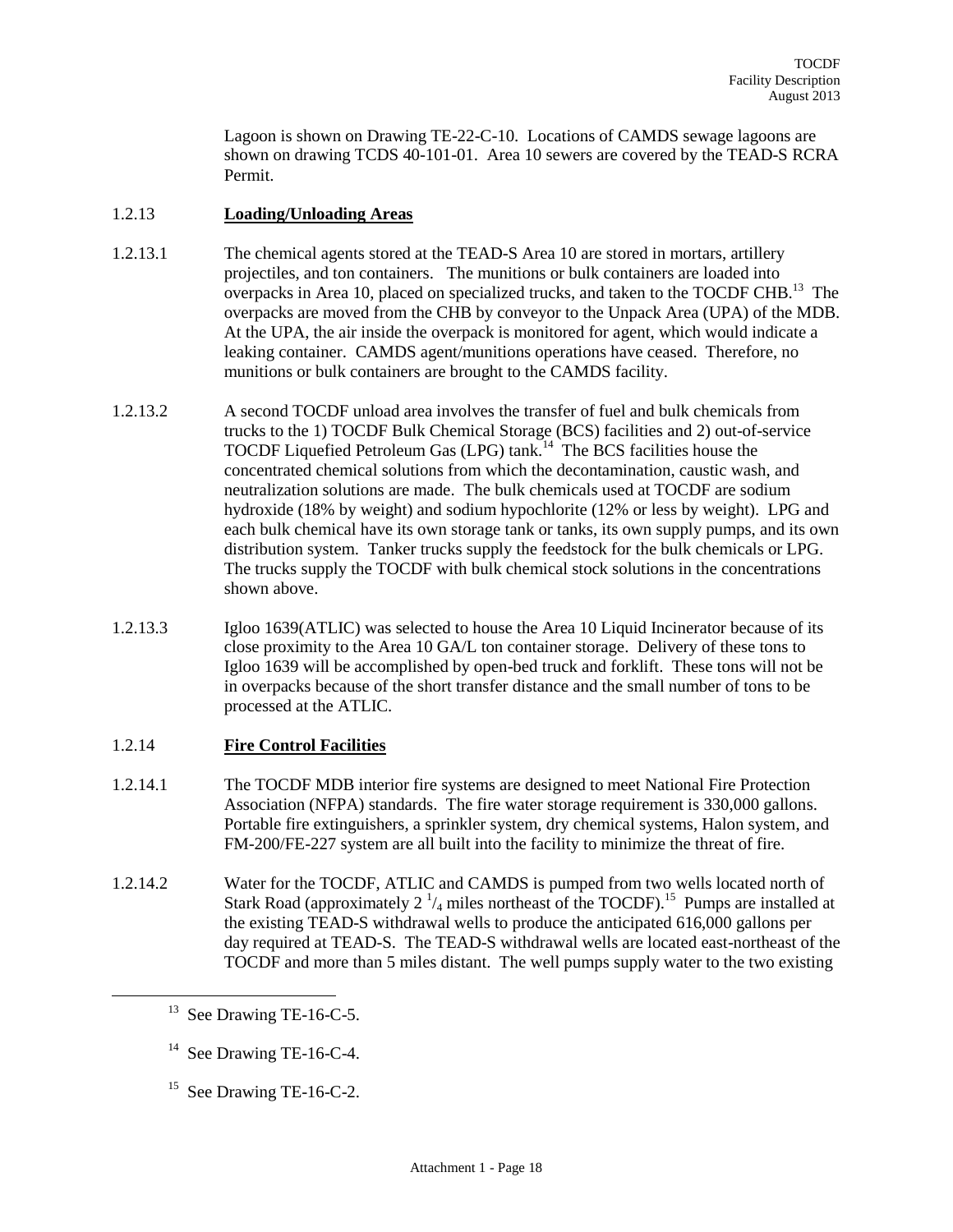reservoirs (with a combined capacity of 1 million gallons). Army Regulation, Mil 1008C, prescribes the volume of reserve water provided for fire fighting as 337,000 gallons. The two TEAD-S 500,000 gallon water tanks serve as the emergency fire water reserve for TOCDF, ATLIC and CAMDS.

- 1.2.14.3 The water is chlorinated at the wellhead and then moves to the two 500,000 gallon TEAD-S water tanks. Water flows from the TEAD-S water tanks to the TOCDF via 12" and 20" diameter water lines. A 12" diameter pipe loop around the TOCDF supplies firefighting water to the site and to the fire suppression systems in the CHB, PMB, and MDB. A pipe from this loop supplies water for the Water Treatment System (WTS, located in the PMB). Softened water from the WTS feeds the Potable Water System (POT) and Process Water Systems (PRW).
- 1.2.14.4 CAMDS Fire Detection and Protection consists of hand-held portable fire extinguishers, fire hydrants, and four National Fire Protection Association (NFPA) "Clean Agent" fire extinguishing systems that protect the CMO, the SAF Lab, the SAF chemical storage room, and the CUB. The portable hand-held extinguishers are distributed throughout the buildings that remain standing (e.g., have not been decommissioned, demolished and closed yet). All personnel are authorized to use portable fire extinguishers to extinguish small fires and are familiar with extinguisher locations. Additional fire detection is provided by 4-hour periodic fire watch inspections.
- 1.2.14.5 The ATLIC Fire Detection and Prevention System is described in Attachment 9 (Contingency Plan) section 9.1.4.9.

#### 1.2.15 **Flood Control and Drainage Barriers**

- 1.2.15.1 Drawings TE-16-C-2 and TE-16-C-3 are topographic maps of the TOCDF and the local surrounding area. Drawing TCDS 40-101-01 is a topographical map of CAMDS and the surrounding area; Area 10 is depicted in the former drawings. (**Note:** TE-16-C-3 and 40- 101-01 are considered "restricted access – protected record.") Drainage from these facilities is westerly. The overall drainage gradient for the TOCDF, ATLIC and the CAMDS is 1% or greater. The topography of each facility is generally smooth and uniform, allowing no chance for ponding or pooling of runoff waters. Natural drainage channels exist and do not direct water onto the facility.
- 1.2.15.2 The TOCDF and CAMDS cover approximately 40 and 15 acres, respectively and are largely covered by dirt, gravel, and impermeable surfaces (for example, buildings, asphalt, and concrete paving). Runoff from the facilities is controlled by the slope of the asphalt and concrete pavement and is directed towards storm drains, ditches, and culverts. All on-site surface runoff at TOCDF is collected in an underground drainage system and routed to the storm drain detention pond.<sup>16</sup> The pond is sized for the 100-year storm. Temperatures as well as types and amounts of precipitation are discussed in paragraph 1.2.15.3 below. No surface waters are used as public water supplies in the immediate vicinity of TOCDF and CAMDS. Surface water is used primarily for agricultural purposes in Rush Valley. The ATLIC flood control and drainage barriers are covered by the TEAD-S RCRA permit.

<sup>&</sup>lt;sup>16</sup> The storm water detention pond lies approximately 200 feet due west of the TOCDF as indicated on Drawing TE-16-C-3.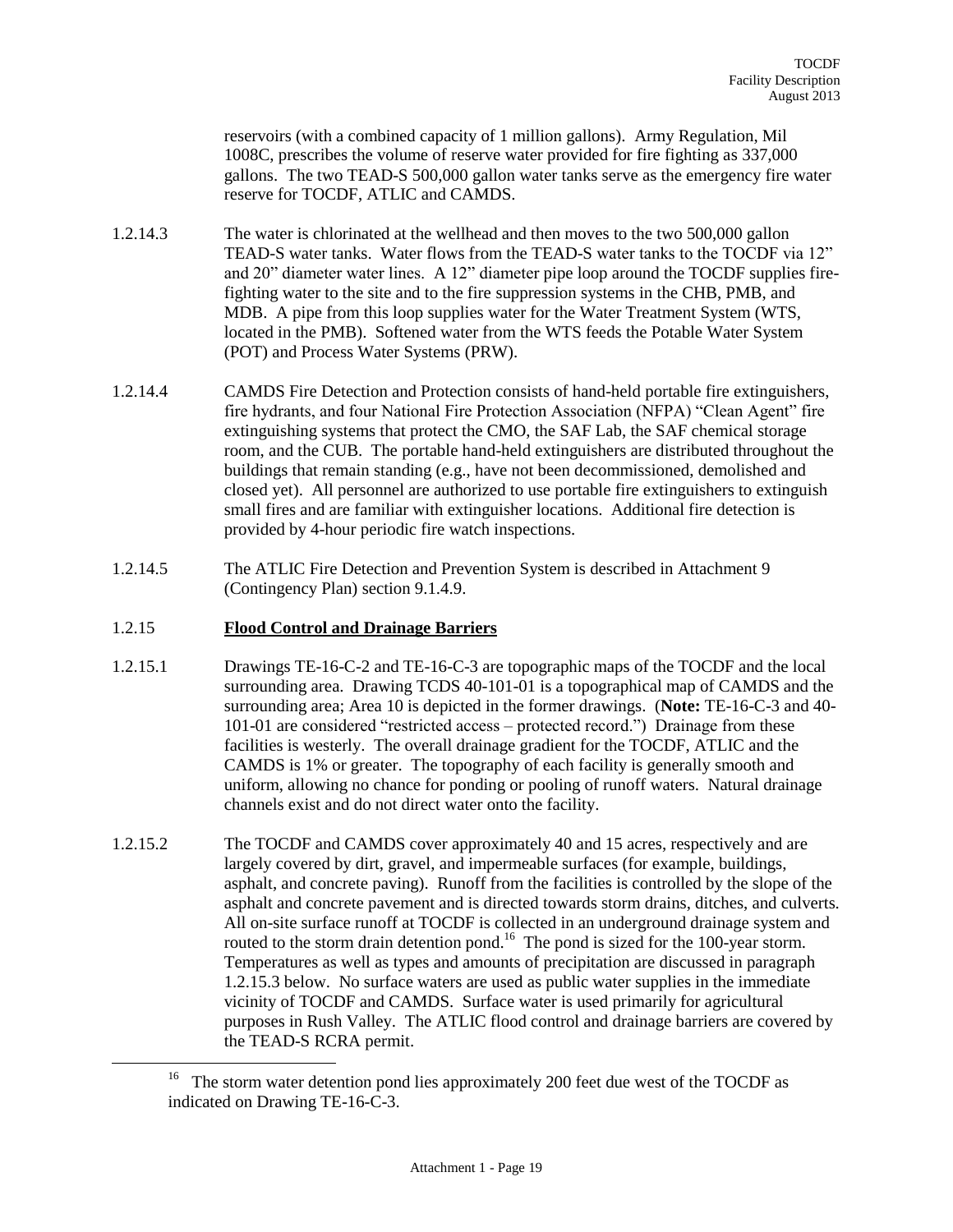- 1.2.15.3 The climate of the TEAD-S is characterized as dry continental and is heavily influenced by the mountains surrounding the facility. Temperatures are frequently above  $32^{\circ}C$ (90°F). High temperatures of 37°C (100°F) and low temperatures of -17°C (0°F) occur. The area is noted for plentiful sunshine, low relative humidity, and light precipitation. Annual rainfall varies between 25-30 centimeters (10-12 inches), distributed primarily from mid-fall through late spring. April is the wettest month, with an average of 2.00 inches of rain. July is the driest month, with an average of 0.64 inches. Snow averages 40 inches per year, with the maximum (13.2 inches average) in January, and snowfall greater than 1 inch during each month from October through April.
- 1.2.15.4 There is minimal tornado exposure (no known touchdowns in the valley since 1984) and minimal earthquake exposure.

#### 1.2.16 **Run-off Control Systems**

1.2.16.1 The location of the TOCDF and ATLIC is such that it is virtually devoid of surface water features or intermittent streams.<sup>17</sup> The access road to the North and East of TOCDF acts as a barrier to divert runoff from higher elevations. Drawings TE-16-C-32, -33, -34 and EG-16-C-7402 detail the storm drainage features of the TOCDF.

#### 1.2.17 **Proposed New and Existing Hazardous Waste Management Units**

1.2.17.1 The only waste management units in the immediate vicinity of the TOCDF plant were those units located at the facility itself and Igloos 1631 (Autoclave), 1632 (Drum Ventilation System/Drum Ventilation System Sorting Room and Container Storage) and 1633, 1634, 1635, and 1636 (Container Storage) and 1639 (ATLIC) located in Area 10 immediately adjacent to TOCDF.<sup>18</sup>

#### 1.2.18 **Spill Sites**

 $\overline{a}$ 

1.2.18.1 Module VII provides information regarding TOCDF spill sites.

## 1.3 **LOCATION INFORMATION**

#### 1.3.1 **Seismic Standard [R315-3-2.5(b)(11), R315-8-2.9(a)]**

- 1.3.1.1 The TEAD-S is located in Tooele County, which is one of the counties listed in 40 CFR 264 Appendix VI. Since the installation is located in a political jurisdiction listed in Appendix VI, a geologic evaluation of the area has been performed in accordance with R315-3-2.5(b)(11).
- 1.3.1.2 Findings were presented in a report to the U.S. Army Engineering Division, Huntsville, Alabama, and the Office of the Program Manager for Chemical Demilitarization

<sup>&</sup>lt;sup>17</sup> See paragraphs 1.2.4 through 1.2.4.2 for a discussion of surface water features in Rush Valley.

 $18$  See Drawing TE-16-C-3.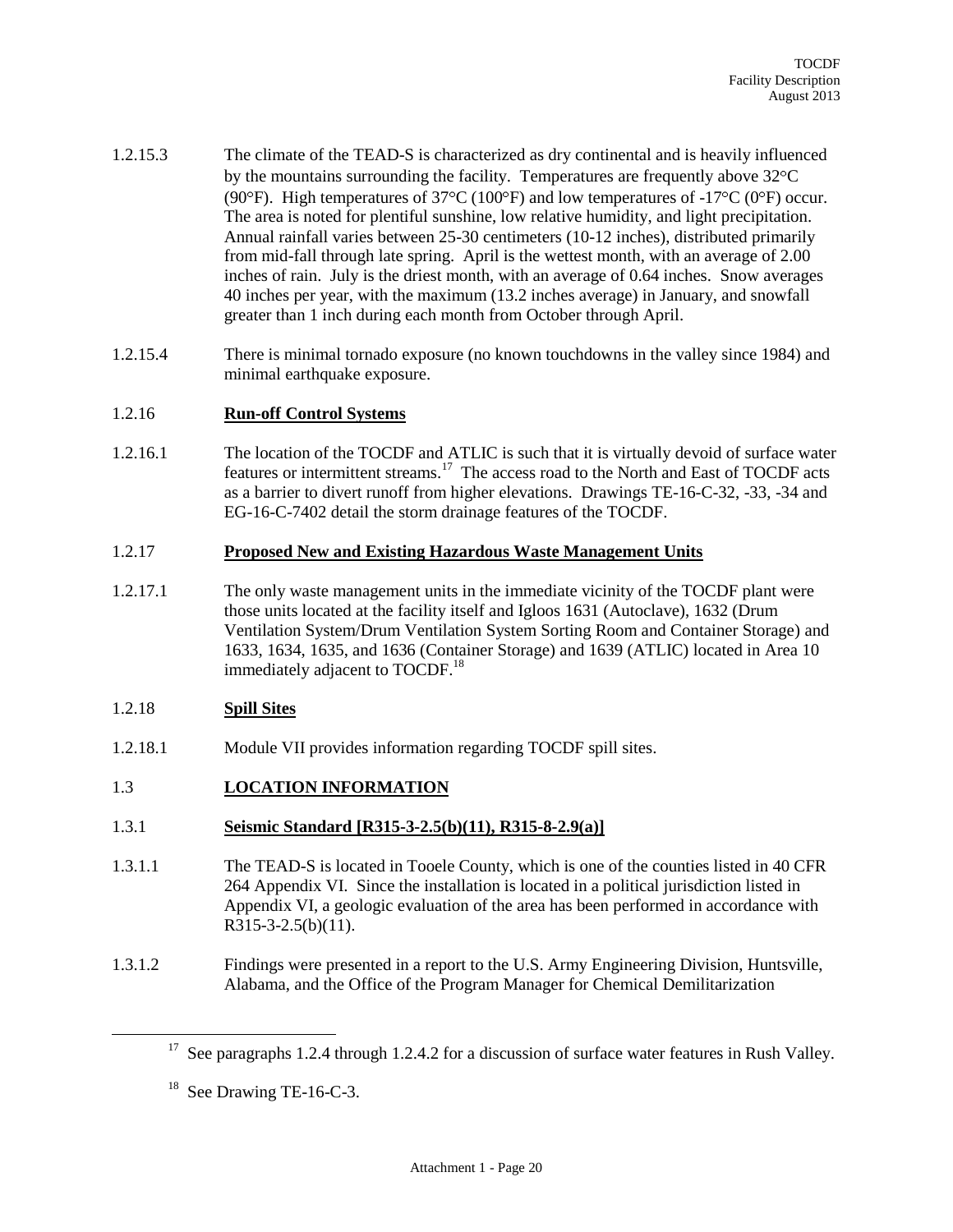(PMCD), (which were the designated agencies in 1986). The findings of the report<sup>19</sup> are as follows:

- 1.3.1.2.1 One inferred fault occurs within a 3,000-foot radius of the site. The fault is inferred, presumably because geologic field evidence for the fault is unclear.
- 1.3.1.2.2 No direct geologic information is provided in geologic literature on the absolute age of the most recent fault displacement for the inferred fault.
- 1.3.1.2.3 Interpretation and evaluation of the available geologic literature indicate that the inferred fault could have had displacement sometime during the past 15,000 years. The Holocene epoch began 10,000 years ago.
- 1.3.1.3 On the basis of these findings, a geologic study was performed to:
- 1.3.1.3.1 evaluate geologic evidence for the inferred fault,
- 1.3.1.3.2 explore for other faults associated with the inferred fault in the area of the site, and,
- 1.3.1.3.3 obtain field data that may refine current estimates as to the age of the most recent displacement. $20$
- 1.3.1.4 The field study resulted in the identification of faults at three locations along a 2,250 foot-long trench. Geologic mapping of the deposits offset by the faults and development of age criteria for the deposits indicate that none of the identified faults is younger than 14,500 years. This determination is supported, in general, by the absence in the project area of land forms that are characteristic of youthful faulting. It is concluded that fault displacement has not occurred at the project site during the Holocene Epoch (i.e., the past 10,000 years), and that the site is acceptable according to 40 CFR 264 and 270 and UAC R315.

#### 1.3.2 **Floodplain Standards [R315-3-2.5(b)(11)(iii), R315-8-2.9(b)]**

- 1.3.2.1 The TEAD-S has not been mapped for the National Flood Insurance Program and thus there are no 100-year floodplain maps for the installation. However, it has been determined that the site is outside of the 100-year floodplain and is not subject to flooding, based on the following:
- 1.3.2.2 There is no history of flooding in the area. No floods have occurred at TEAD-S since the depot came into existence in 1942.

<sup>&</sup>lt;sup>19</sup> "Geologic Evaluation for Compliance with Seismic Location Standard 40 CFR 270.14(b)(11) for Siting a Chemical Agent Munitions Disposal System (CAMDS) at the Tooele Army Depot, South Area, Tooele County, Utah." The report is dated June 5, 1986.

<sup>&</sup>lt;sup>20</sup> See, "Geologic Field Analysis for Siting a Chemical Agent Stockpile Disposal System at the Tooele Army Depot, South Area, Tooele County." The report is dated December 15, 1986.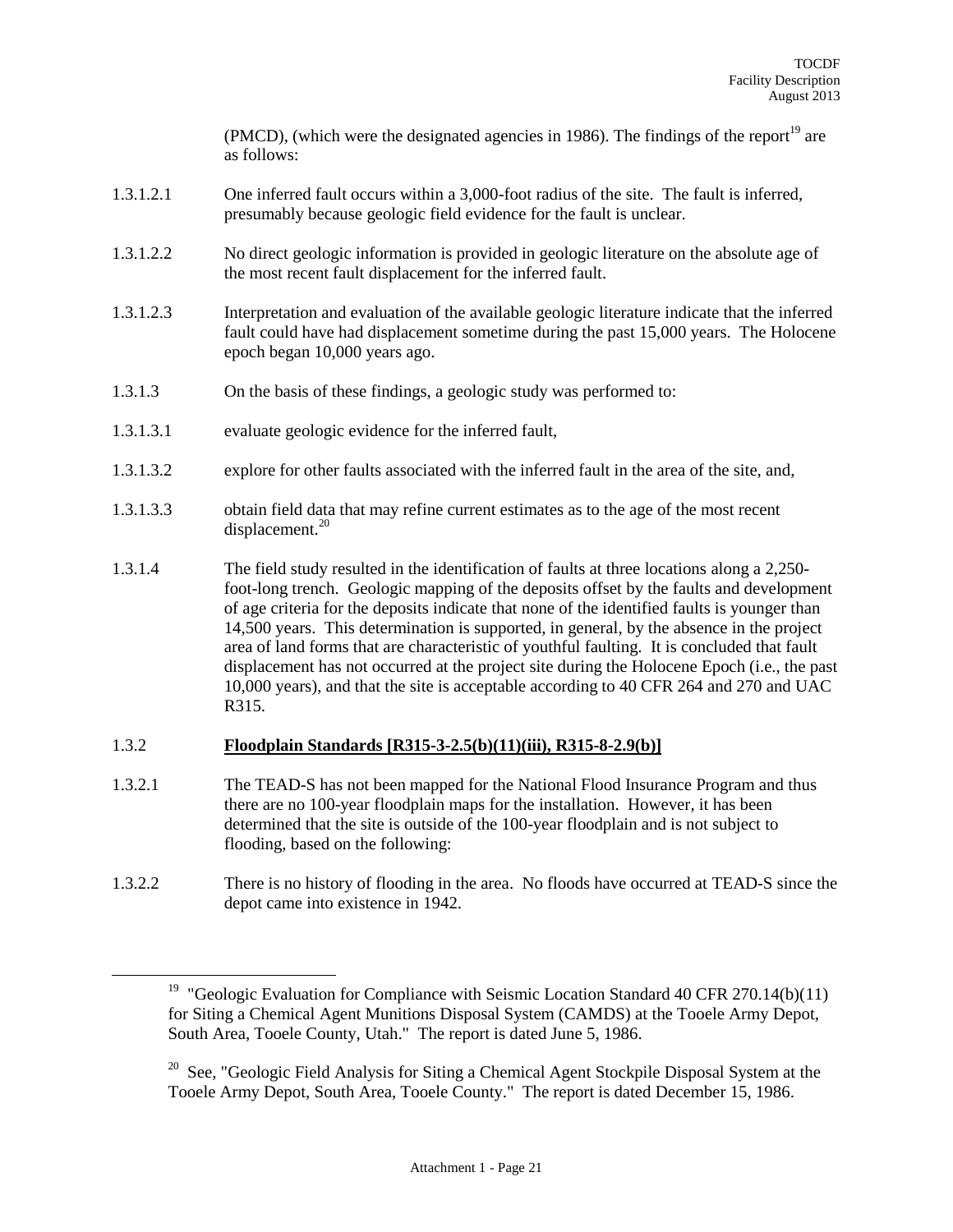- 1.3.2.3 The overall drainage gradient for the entire TOCDF and ATLIC areas are 1% or greater. The topography is generally smooth and uniform, allowing no chance for ponding or pooling of runoff waters. The lacks of intermittent streams or defined flow paths in Rush Valley confirm the lack of flooding potential. The location of the TOCDF is such that it is virtually devoid of surface water features or intermittent streams. The closest body of surface water (i.e., 3-4 foot wide Ophir Creek) is located more than 1000 feet north of the TOCDF fence and does not appear on the topographic maps.
- 1.3.2.4 Drainage for the entire TEAD-S is westerly, and the low area is more than 170 feet lower in elevation, and approximately 11 miles distant (i.e., Rush Lake) from the TOCDF.
- 1.3.2.5 Few well-defined natural drainage channels exist in the vicinity; there are none that would carry or direct water to or through the site.
- 1.3.2.6 All on-site surface runoff is collected in an underground drainage system and routed to the storm drain detention pond sized for the 100-year storm.
- 1.3.2.7 No significant vegetation exists to retain runoff waters.
- 1.3.2.8 The area is arid to semi-arid and receives little precipitation. The 100-year 24-hour precipitation event is less than 3.3 inches.
- 1.3.2.9 Due to local drainage at the site, the Rational Method was used to establish the 100-year frequency peak flow. The Rational Method is a simple, but accurate, hydrologic estimating technique generally used in small drainage area such as the local flow area at the TOCDF and ATLIC. There was no hydrologic study performed for the Rush Valley floor, given the site's history of no flooding and the relative height of the TOCDF above the valley floor. No computer modeling was performed for hydraulic analysis.
- 1.3.2.10 Because of the unique characteristics of each watershed in arid regions such as Utah, it would not be appropriate to predict floods from the 460-square mile Rush Valley drainage area by the Rational Method or any method other than historic records at the site. Since there is no history of flooding in Rush Valley, it is expected that the "100-year flood" would be practically insignificant. The TOCDF and ATLIC elevation of 100 to 200 feet above the valley floor puts them well beyond any expected flood level.
- 1.3.2.11 For local flooding, conservative "n" values or 0.035 were used to compute flood depths in channels. For bare earth channels, roughness would be lower, producing lower flood depths. In Rush Valley, roughness coefficient estimates were not needed because of the lack of flood potential. There are no bridges or stream channels in the vicinity of the TOCDF or ATLIC for analysis.

#### 1.3.3 **On-site Drainage**

1.3.3.1 The TOCDF occupies approximately 40 acres and is largely covered by a variety of surfaces (i.e., buildings, asphalt, gravel, and concrete paving) such that runoff drains overland to the west. Runoff from the TOCDF is controlled by the slope of the asphalt and concrete pavement towards storm drains, ditches, and culverts within the TOCDF. All on-site surface runoff is collected in an underground drainage system, which drains to the storm drain detention pond. The site has been carefully graded so that water does not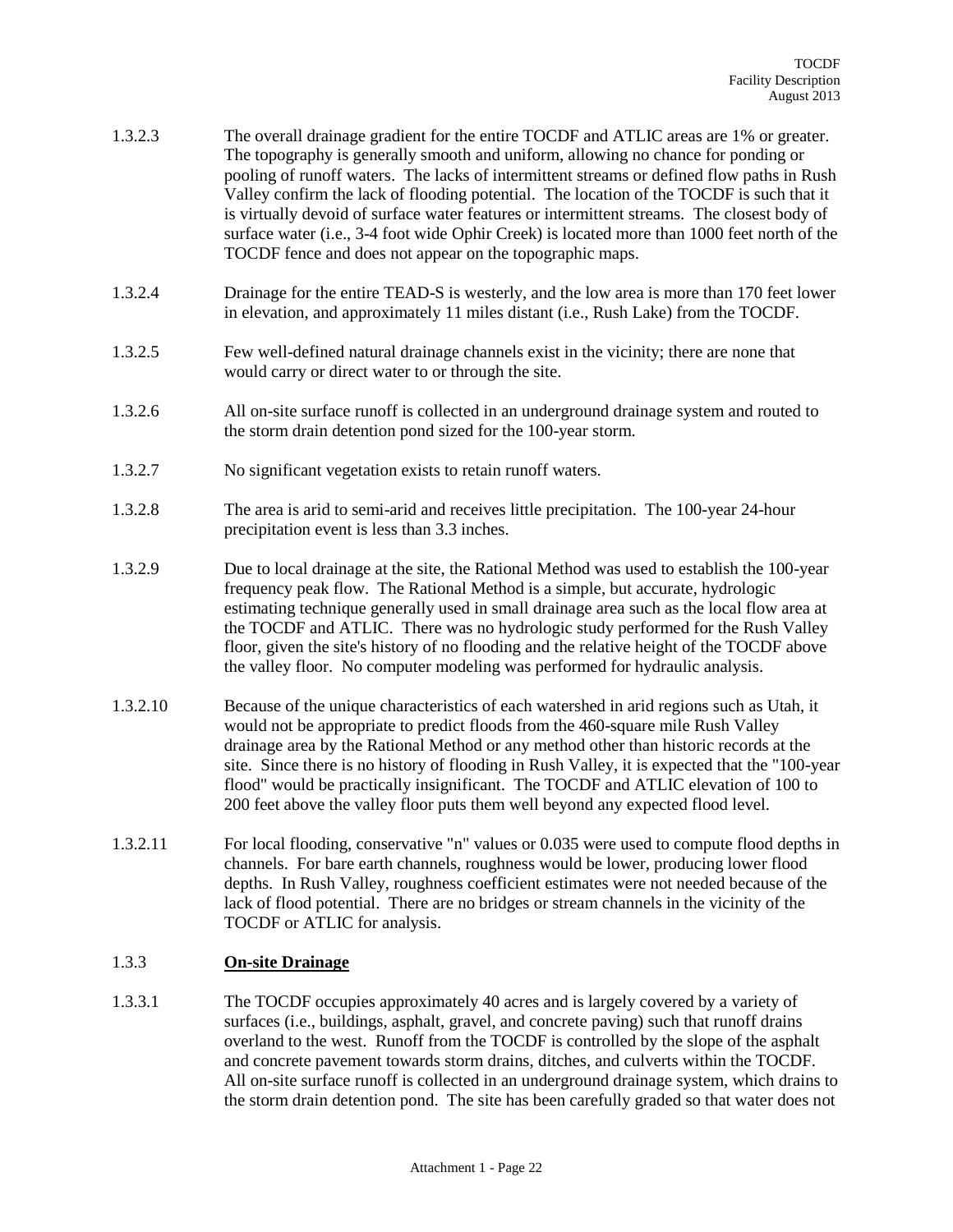run towards any building and has a generally constant gradient of greater than 1%. The 100-year, 24-hour precipitation is less than 3.3 inches and poses no flood threat to the TOCDF from local ponding. Area 10 drainage is covered by the TEAD-S RCRA Permit.

- 1.3.3.2 The TOCDF site access road also acts as a barrier to runoff from the north and east of the site. There is no site run off expected from any other direction. A culvert allows some drainage to flow toward the TOCDF plant site. Approximately 36 cubic feet/second of runoff will flow across the northern end of the TOCDF parallel to the existing exclusion fence. This drainage flows in a culvert where it passes under the security fence, and in an open ditch within the site. All other off-site drainage is diverted around the southern end of the site. The direction of surface water runoff flow is shown by bold arrows on the Topographic Map, TE-16-C-3 (restricted access - protected record).
- 1.3.3.3 The CAMDS site occupied approximately 15 acres and is largely covered by a variety of surfaces (i.e., buildings, asphalt, gravel, and concrete pavement) such that runoff drains overland to the south.

## 1.4 **TRAFFIC PATTERNS [R315-3-2.5(b)(10)]**

#### 1.4.1 **General Depot Traffic**

- 1.4.1.1 Access to the TEAD-S is via County Road 198, connecting State Highway 73 to the Main (North) Gate, and via State Highway 73 directly connecting to the Doolittle Road and the East Gate.<sup>21</sup> Both State Highway 73 and County Road 198 are two-lanes, undivided, asphaltic concrete roads zoned from 55 to 65 mph. Neither highway is heavily traveled. The intersections of State Highway 73 and County Road 198 as well as the Doolittle Road with State Highway 73 are simple interchanges. Traffic control at the Highway/Doolittle interchange is via a stop sign on County Road 198. Traffic control at the Doolittle Road/Highway 73 interchange is by a stop sign on Doolittle Road.
- 1.4.1.2 The TEAD-S West Gate is used at the discretion of TEAD-S and the gate is kept locked. Access to the West Gate is via State Highway 36 onto Harrison Road. State Highway 36 is a two-lane, undivided, asphaltic concrete road. The Highway 36/Harrison Road intersection is a simple interchange with traffic control by a stop sign on Harrison Road.
- 1.4.1.3 The TOCDF and Area 10 road systems consist of undivided, asphaltic concrete roads. There are no one-way streets, traffic control devices, or signs within the TOCDF or the ATLIC. Entry to the TOCDF and Area 10 is controlled through separate ECFs located at each facility. All personal vehicles are parked outside of the TOCDF or Area 10 and do not impact the traffic within those facilities.
- 1.4.1.4 Generally, all traffic, including government vehicles, commercial carriers, and privately owned vehicles, follow the primary traffic route. Only security vehicles and maintenance vehicles travel off of the primary route.
- 1.4.1.5 As shown in Drawing TE-16-C-2, the TOCDF is immediately adjacent to and physically connected to Area 10, and therefore, the area becomes a contiguous restricted area. The

 $21$  See Drawing TE-16-C-2.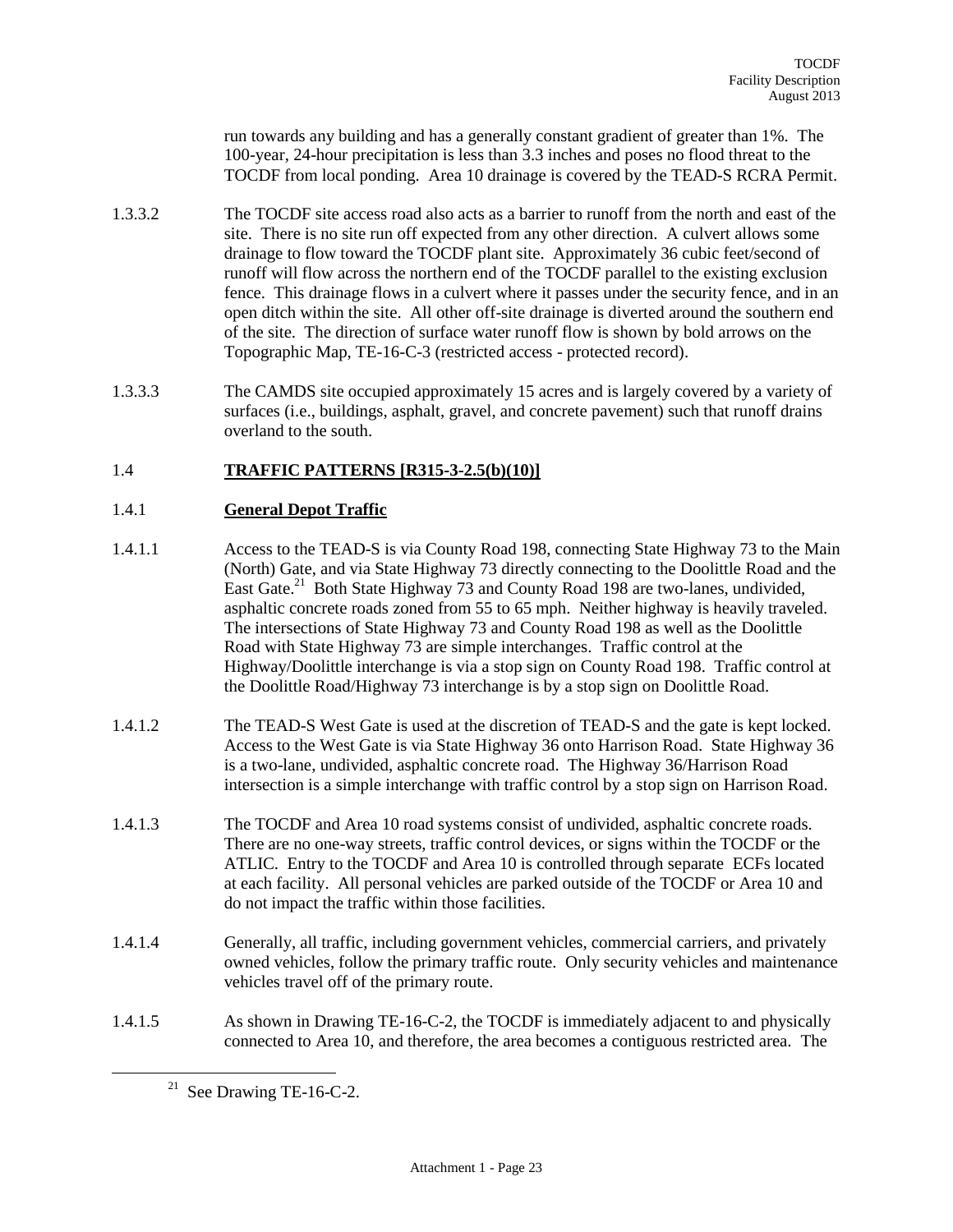ATLIC is within Area 10. Consequently, there is no over-the-road transport of demilitarization items outside of these areas. Internal traffic movement between the storage and the demilitarization operating area is discussed in paragraph 1.4.2.

1.4.1.6 Traffic patterns on site for the transportation of hazardous wastes generated during closure follow the primary traffic route discussed in paragraph 1.4.1.3 from the facility plants to the depot boundary. Volumes and frequency of shipments are discussed in paragraph 1.4.3.

## 1.4.2 **Traffic Control**

1.4.2.1 Because of the low volume of traffic at TEAD-S, traffic control measures are simple. Speed is restricted to 30 mph unless otherwise posted (e.g., office areas and parking lots), and 45 mph is posted for most of the primary traffic route. All blind or hazardous turns are marked and posted at reduced speeds. Yield signs and stop signs control traffic at all major intersections. All railroad grade crossings are marked with signs. Traffic control enforcement is by security personnel.

#### 1.4.3 **Estimated Volume and Frequency of Shipments**

1.4.3.1 During the operation of the TOCDF it was estimated that 500 vehicles passed the security gate daily. Of the estimated 500 vehicles, 10 to 15were estimated to be commercial carriers (semis or truck-trailers) traveling almost exclusively to the TOCDF area. An additional 35 to 40 vehicles (including security and maintenance) were estimated to travel to other destinations throughout the TEAD-S. The ATLIC is located within Area 10, shipments of spent scrubber brine occurred on a daily basis during operations. During the demolition of the TOCDF and ATLIC commercial carrier traffic will increase for a period of bout seven months.

#### 1.4.4 **Road Surfacing and Load Bearing Capacity**

- 1.4.4.1 Roads, parking areas, and driveways are paved. In general, all main access routes serving the TOCDF, ATLIC and CAMDS areas are of asphalt. The roads have 12-foot-wide lanes with a minimum cross slope of 2 percent and 3-foot-wide dirt/gravel shoulders.
- 1.4.4.2 The maximum load assumed for design is the American Association of State Highway and Transportation Official's H20 loading:
- 1.4.4.2.1 18,000 pound axle load,
- 1.4.4.2.2 32,000 pound maximum axle group,
- 1.4.4.2.3 80,000 pound maximum vehicle weight.

#### 1.4.5 **Restricted Area Traffic**

1.4.5.1 Total associated two-way traffic on the roads used for the transport of the PAS Brines, DFS, ATLIC and MPF ash, and metal residue from the facility plants to the storage area ranges between 10 to 28 vehicles per day, depending on the type of munition or bulk containers being processed. The truck traffic moving munitions between Area 10 and the